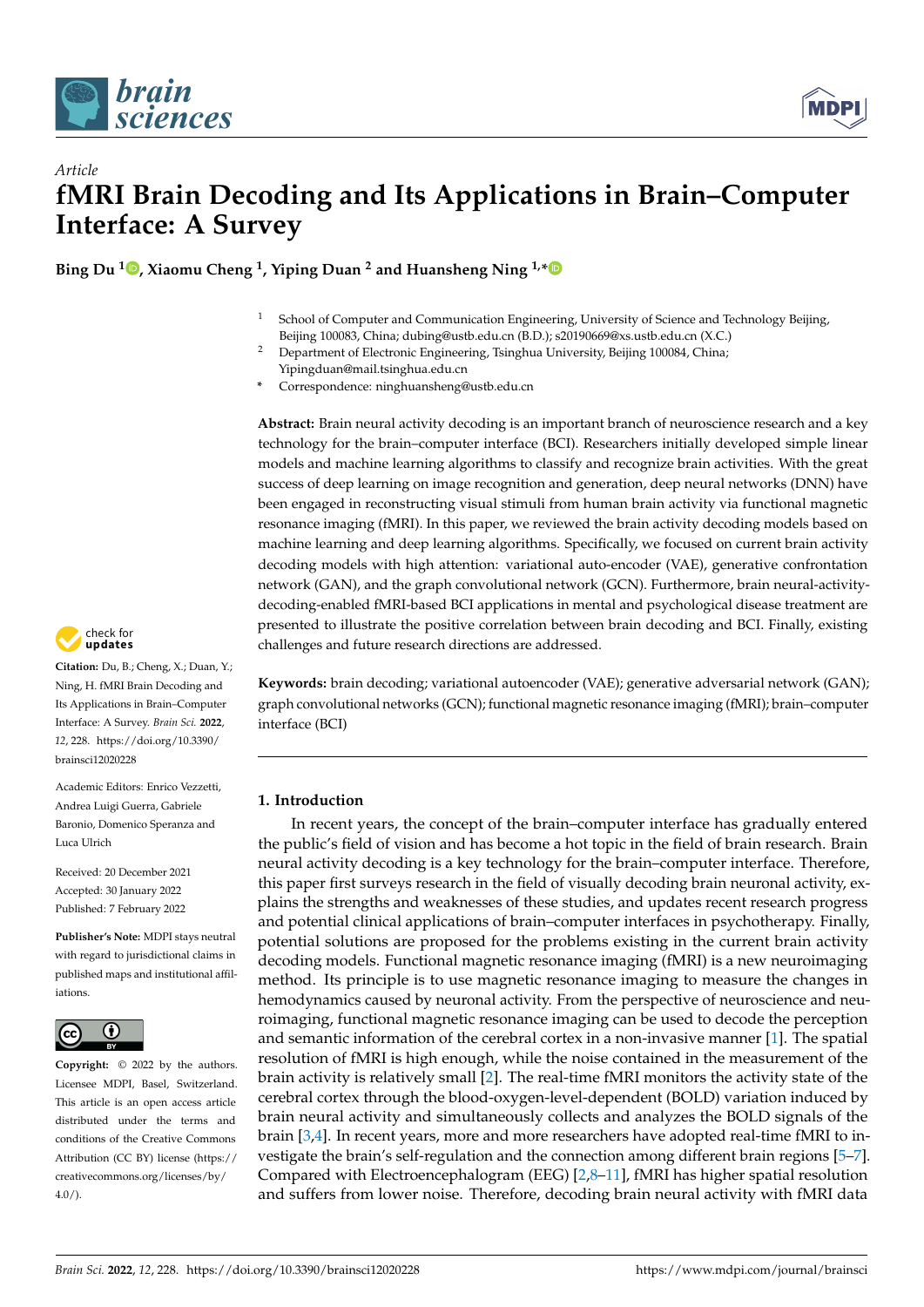has become more popular [\[12](#page-18-8)[–16\]](#page-19-0). Contrary to the visual encoding model [\[17–](#page-19-1)[20\]](#page-19-2), the decoding model predicts the visual stimuli through the neural responses in the brain. The current research on the decoding of visual stimuli can be divided into three categories: classification, recognition, and reconstruction.

The difficulty in brain decoding is the reconstruction of visual stimuli through the cognition model of the brain's visual cortex, as well as learning algorithms [\[21–](#page-19-3)[24\]](#page-19-4). The initial research on reconstructing visual stimuli used retinal shadows [\[25,](#page-19-5)[26\]](#page-19-6) or fMRI [\[12\]](#page-18-8) to observe the response of the visual cortex and map a given visual stimuli to the brain neural activity linearly. These studies considered the reconstruction of the visual stimulus as a simple linear mapping problem between the monomer voxels and brain activities. Then, the researchers further used multi-voxel pattern analysis (MVPA) combined with the machine learning classification algorithms to decode the information from a large number of voxel BOLD signals [\[14,](#page-18-9)[16,](#page-19-0)[27–](#page-19-7)[29\]](#page-19-8). For example, multi-voxel patterns were used to extract multi-scale information from fMRI signals to achieve a better performance of the reconstruction [\[29\]](#page-19-8). According to the sparsity of the human brain's processing of external stimuli, ref. [\[14\]](#page-18-9) added sparsity constraints to the multivariate analysis model of Bayesian networks to quantify the uncertainty of voxel features [\[16\]](#page-19-0). Because of the diversity of natural scenes and the limitations of recording neuronal activities in the brain, some studies try to include the a priori of natural images in multiple analysis models to reconstruct some simple images [\[23](#page-19-9)[,30](#page-19-10)[,31\]](#page-19-11). Using two different coding models to integrate the information of different visual areas in the cerebral cortex and based on a large number of image priors, ref. [\[31\]](#page-19-11) reconstructed natural images from fMRI signals for the first time. In addition, the researchers also used machine learning [\[32\]](#page-19-12) to decode the semantic information of human dreams [\[33\]](#page-19-13) and facial images [\[34\]](#page-19-14). In order to trace the reversible mapping between visual images and corresponding brain activity, ref. [\[22\]](#page-19-15) developed a Bayesian canonical correlation analysis (BCCA) model. However, its linear structure makes the model unable to present multi-level visual features, and its spherical covariance assumption cannot meet the correlation between fMRI voxels [\[21\]](#page-19-3). Ref. [\[24\]](#page-19-4) introduced a Gaussian mixture model to perform percept decoding with the prior distribution of the image, which can infer high-level semantic categories from low-level image features by combining the prior distribution of different information sources [\[24\]](#page-19-4). Moreover, ref. [\[35\]](#page-19-16) explored the impact of brain activity decoding in different cerebral cortex areas. Researchers believe that the high-level visual cortex, i.e., the ventral temporal cortex, is the key to decoding the semantic information and natural images from brain activity [\[31\]](#page-19-11).

Significant achievements have been made in image restoration and image superresolution with deep learning algorithms. The structure of deep neural networks (DNN) is similar to the feedforward of the human visual system [\[36\]](#page-19-17), so it is not surprising that DNN can be used to decode the visual stimulus of the brain activity [\[30](#page-19-10)[,37](#page-19-18)[,38\]](#page-19-19) mapped multi-level features of the human visual cortex to the hierarchical features of a pre-trained DNN, which can make use of the information from hierarchical visual features. Ref. [\[37\]](#page-19-18) combined deep learning and probabilistic reasoning to reconstruct human facial images through nonlinear transformation from perceived stimuli to latent features with the adversarial training of convolutional neural networks.

Therefore, this paper surveys the deep neural networks used in visual stimulus decoding, including Convolutional Neural Networks (CNN), Recurrent Neural Networks (RNN), and Graph Convolutional Neural Networks (GCN). Deep neural networks, especially deep convolutional neural networks, have proven to be a powerful way to learn high-level and intermediate abstractions from low-level raw data [\[39\]](#page-19-20). Researchers used pre-trained CNN to extract features from fMRI data in the convolutional layer [\[28,](#page-19-21)[38,](#page-19-19)[40\]](#page-19-22). Furthermore, ref. [\[41\]](#page-19-23) adopted an end-to-end approach and trained the generator directly using fMRI data. The feature extraction process of RNN is similar to that of CNN, but the process is not affected by the input time sequence [\[30\]](#page-19-10). The long short-term memory model (LSTM) is a typical RNN structure and is also used to decode brain activity [\[42–](#page-19-24)[44\]](#page-20-0). However, RNN only considers the time series of the BOLD signal and ignores spatial correlations between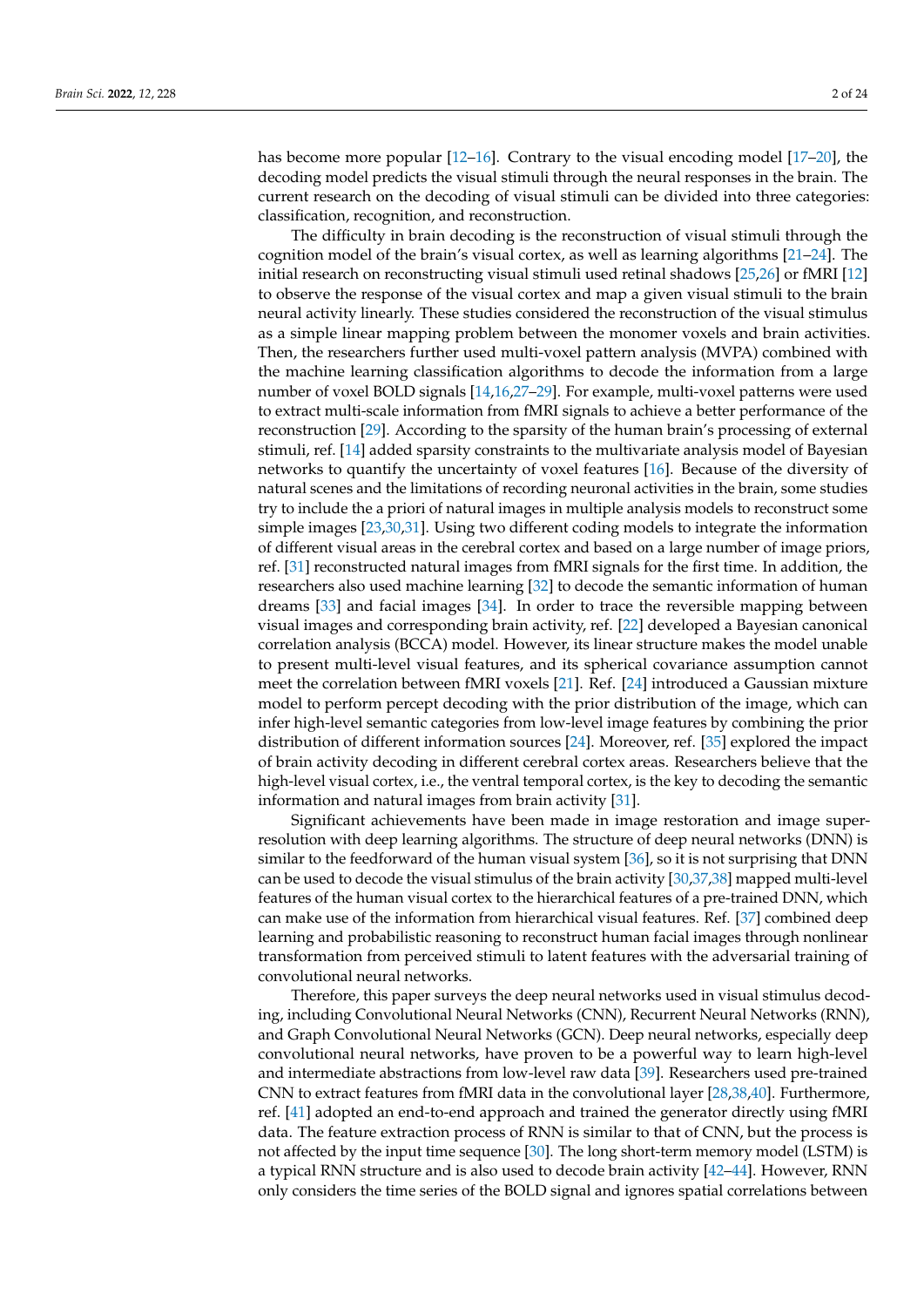different functional areas of the brain [\[30\]](#page-19-10). GCN can investigate the topological structure of the brain functional areas and then predict the cognitive state of the brain [\[45,](#page-20-1)[46\]](#page-20-2). With limited fMRI and labeled image data, the GCN-based decoding model can provide an automated tool to derive the cognitive state of the brain [\[47\]](#page-20-3).

Owing to the rapid adoption of deep generative models, especially Variational Autoencoders (VAEs) and Generative Adversarial Networks (GANs), a large number of researchers have been encouraged to study non-natural image generation through VAEs and GANs [\[2,](#page-18-1)[48\]](#page-20-4).

VAE has a theoretically backed framework and is easy to train. Traditional methods usually separated encoding and decoding processes. The authors of [\[49\]](#page-20-5) thought that the encoding and decoding models should not be mutually exclusive, and the prediction can be more accurate through an effective unified encoding and decoding framework. VAE is such a two-way model, which composes of an encoder, a decoder, and latent variables in between. VAE is trained to minimize the reconstruction error between the encoded– decoded data and the initial data [\[19,](#page-19-25)[23,](#page-19-9)[38\]](#page-19-19). Instead of taking an input as a single point, VAE takes the input as a distribution over the latent space [\[50\]](#page-20-6) and naturally represents the latent space regularization. The encoder learns latent variables from the input, and the decoder generates an output based on samples of the latent variables. Given sufficient training data, the encoder and the decoder are trainable altogether by minimizing the reconstruction loss and the Kullback–Leibler (KL) divergence between the distributions of latent variables and independent normal distributions. However, the synthesized image derived from VAE lacks details [\[48\]](#page-20-4). At present, some researchers have tried to reconstruct the visual stimuli from the associated brain activities based on VAE [\[21](#page-19-3)[,38](#page-19-19)[,48](#page-20-4)[,51\]](#page-20-7).

GAN is widely used for the images synthesization [\[52](#page-20-8)[,53\]](#page-20-9) and image-to-image conversions [\[54](#page-20-10)[,55\]](#page-20-11). The advantage of GAN is that the Markov chain is no longer needed, and the gradient can be obtained by back propagation. Various factors and interactions can be incorporated into the model during the learning process without inference [\[56\]](#page-20-12). GAN can synthesize relatively clear images, but the stability of training and the diversity of sampling are its major problems [\[48\]](#page-20-4). In brain decoding, researchers have successfully applied GAN-based models to decode natural images from human brain activity [\[57](#page-20-13)[–61\]](#page-20-14). Although GAN can be used to generate very good images, the quality and variety of the images reconstructed from brain activity data are quite limited [\[62\]](#page-20-15). The significance of the generative models lies in the representation and manipulation of the high-dimensional probability distributions [\[63\]](#page-20-16). The generative model can be trained with lossy data (some samples are unlabeled) and be performed by semi-supervised learning, which reduces the difficulties of sampling the brain data [\[63\]](#page-20-16).

Studying brain decoding intends to create brain–computer interfaces, which uses the brain neuron signals to control the device in real time [\[30\]](#page-19-10), such as controlling the robotic arm or the voice generator. Another goal of studying brain neuron decoding is to better understand the cognitive structure of the brain by constructing a decoding model [\[57\]](#page-20-13). For people with mental illness, neuro-feedback therapy can help patients restore healthy cognition. The fMRI brain–computer interface (fMRI-BCI) collects signals in a single or multiple regions of interest (ROI) in the brain; researchers used a linear discriminant classifier [\[64\]](#page-20-17) and a multi-layer neural network [\[14\]](#page-18-9) to classify the scanned fMRI signals. Since the differences in mental activity and physical structure between people results in differences in the number and location of the active area of each person's brain's ROI, multivariate analysis is more appropriate for decoding brain activity [\[13,](#page-18-10)[29,](#page-19-8)[65\]](#page-20-18). The analysis of multi-voxel patterns and the development of neuro-imaging technology can be applied to the physical examination and diagnosis and rehabilitation training [\[13](#page-18-10)[,65\]](#page-20-18). In order to decode the spiritual and psychological information in fMRI, ref. [\[66\]](#page-20-19) used the Support Vector Machines (SVM) to classify and identify a variety of different emotional states. The participants' brain state decoded from fMRI signals can be regarded as a BCI control signal, which provides the neuro-feedback to the participants [\[65\]](#page-20-18). However, many technical challenges still remain in fMRI brain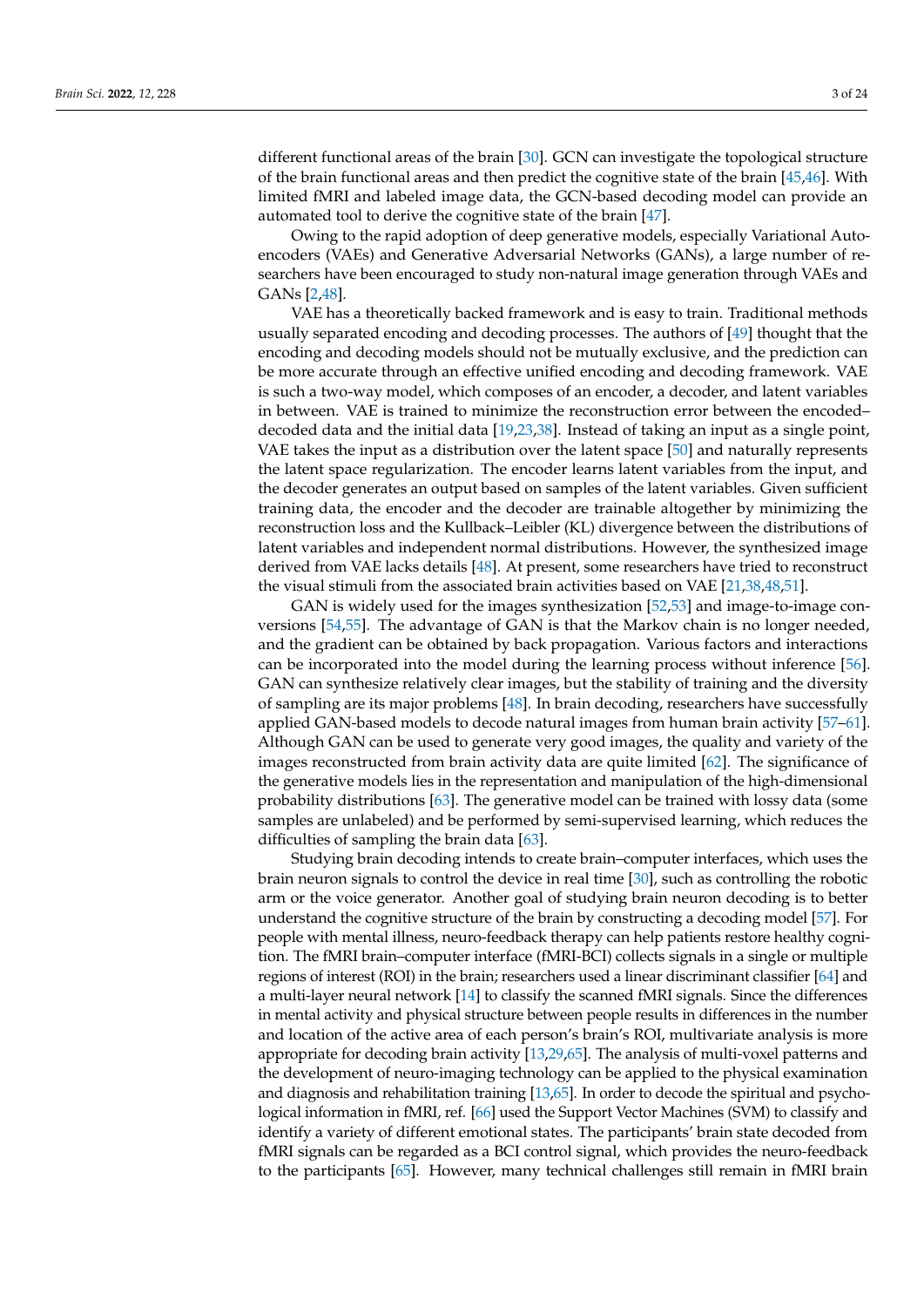decoding, i.e., the noise included in fMRI signals and the limited high-resolution fMRI signal data set [\[67\]](#page-20-20).

After determining the topic of this survey, we first conduct a literature search. The database for the literature search is the Web of Science Core Collection, the keywords are fMRI, Brain decoding, BCI, and the time span is 1995 to 2020. Then, we performed literature screening. We imported the literature information retrieved in the previous step into CiteSpace (data mining software) for clustering analysis, and then, according to the high-frequency nodes (representing highly cited literature) in the clustering results and high betweenness centrality nodes (representing documents that form a co-citation relationship with multiple documents), we screened out 120 articles that met the requirements.

The rest of the paper is organized as follows. Section [2](#page-3-0) introduces the basics of the brain activity decoding model. Section [3](#page-9-0) introduces the hot research interests and specific examples in this area. Section [4](#page-13-0) introduces the specific medical applications of fMRI-BCI. Section [5](#page-15-0) analyzes the current challenges in using fMRI to decode brain activity and possible solutions. Section [6](#page-18-11) is a summary of the survey.

# <span id="page-3-0"></span>**2. Brain Decoding Based on Learning**

Visual pathway is a typical illustration of brain encoding and decoding with regard to visual stimuli. Visual pathway processes visual information after the retina receiving a visual stimuli [\[68\]](#page-20-21). The optic nerve is responsible for transmitting the special sensory information for vision. The optic nerves from each eye unite to form the optic chiasm, then to the lateral geniculate body, which projects the visual information to the primary visual cortex. Figure [1](#page-3-1) illustrates how the visual cortex of brain encodes the visual information and reflected by an fMRI. Additionally, the decoding process is the inverse of the encoding process. In this section, we elaborate fMRI brain decoding models based on machine learning.

<span id="page-3-1"></span>

**Figure 1.** Visual pathway.

#### *2.1. The Relationship between Brain Encoding and Decoding*

The encoding and decoding of brain neuron activity are the two fundamental aspects of human's cognitive visual processing system [\[15](#page-18-12)[,69\]](#page-20-22). The encoding process predicts brain activities based on visual stimuli aroused by the external environment [\[21\]](#page-19-3). Contrary to the encoding process, the decoding process analyzes brain activities to retrieve the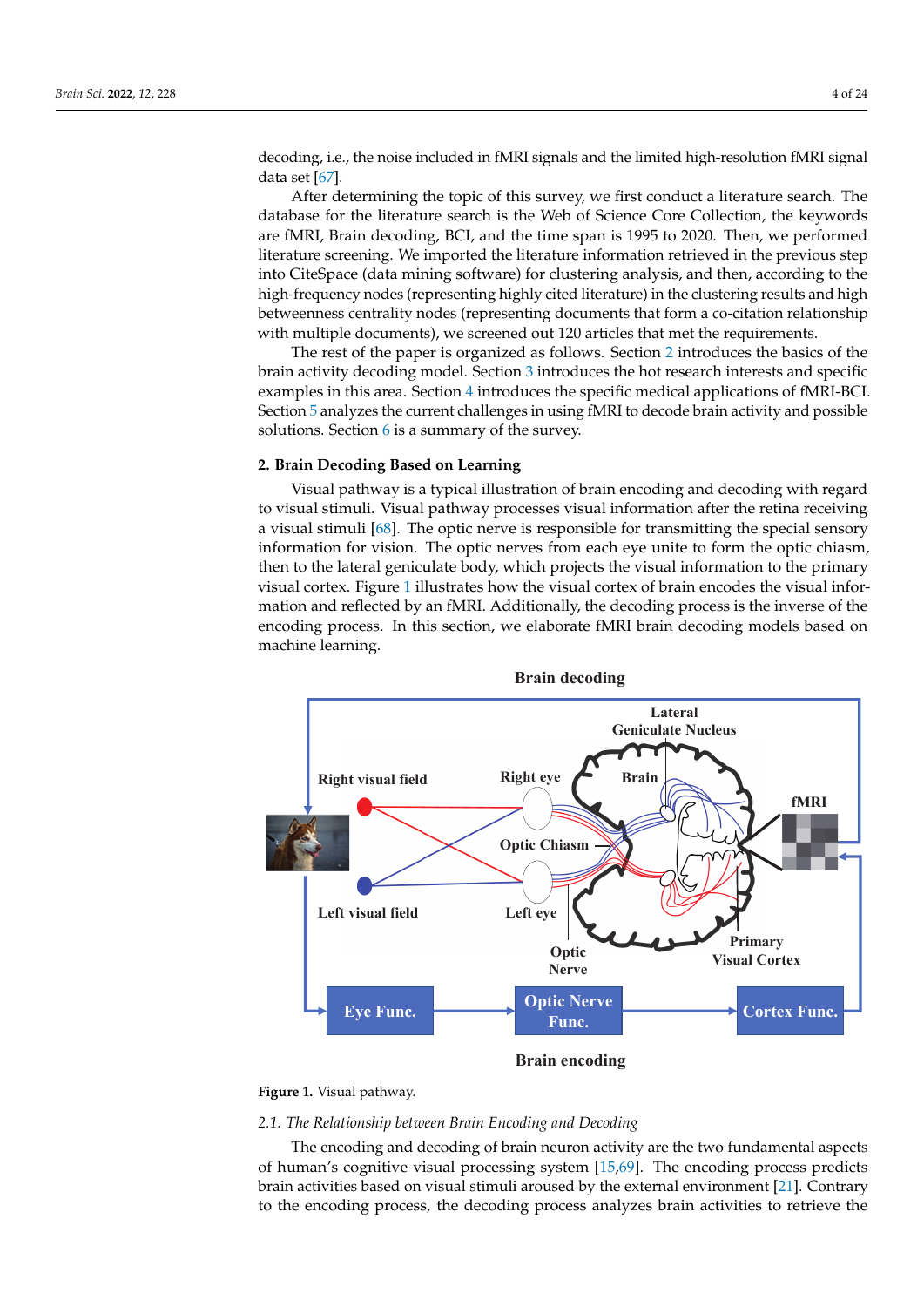associated visual stimuli [\[21\]](#page-19-3). The encoding process describes how to obtain information in voxels corresponding to one region, and once the encoding model is constructed, one can derive the decoding model using Bayesian derivation [\[15\]](#page-18-12). Moreover, decoding model can be applied to verify the integrity of encoding process [\[15\]](#page-18-12). The encoding model can be trained to predict the representations of neuronal activity, which in turn helps to extract features from the decoding model, thereby improving the decoding performance of brain activities [\[70\]](#page-20-23). Therefore, encoding and decoding models are not mutually exclusive because the prediction can be performed more accurately by an effective unified encoding and decoding framework. Theoretically, the general linear model (GLM) can be used to predict the voxel activity, so GLM can be regarded as an encoding model [\[49\]](#page-20-5). The review papers that survey brain activity encoding models are listed in Table [1.](#page-4-0)

<span id="page-4-0"></span>

|  |  |  | Table 1. Brain encoding models. |  |
|--|--|--|---------------------------------|--|
|--|--|--|---------------------------------|--|

| Literature | Objective                                                                                                                                               | Model/Method                        | Explanation                                                                                                                                                                                                                                                                                                                           |
|------------|---------------------------------------------------------------------------------------------------------------------------------------------------------|-------------------------------------|---------------------------------------------------------------------------------------------------------------------------------------------------------------------------------------------------------------------------------------------------------------------------------------------------------------------------------------|
| $[71]$     | Predict cortical re-<br>sponses                                                                                                                         | A pre-trained DNN                   | Train a nonlinear mapping from vi-<br>sual features to brain activity with<br>a pre-trained DNN (i.e., AlexNet)<br>using transfer learning technique.                                                                                                                                                                                 |
| $[15]$     | Representation of<br>information in the<br>visual cortex                                                                                                | <b>GLM</b>                          | A systematic modeling method is<br>proposed to estimate an encoding<br>model for each voxel and then to<br>perform decoding with the esti-<br>mated encoding model.                                                                                                                                                                   |
| $[18]$     | Predict responses<br>to a wide range of<br>stimuli of the in-<br>put images                                                                             | Two-stage cascade model             | This encoding model is a two-<br>stage cascade architecture of a lin-<br>ear stage and nonlinear stage. The<br>linear stage involves calculations<br>of local filters and division normal-<br>The nonlinear stage in-<br>ization.<br>volves compressive spatial summa-<br>tion and a second-order contrast.                           |
| $[72]$     | Predict the re-<br>sponse of a single<br>voxel or brain<br>in<br>neurons<br>a<br>region of interest<br>in any dimen-<br>sional space of the<br>stimulus | Receptive Field (rPF)               | The encoding model quantifies the<br>uncertainty of neuron parameters,<br>rPF size, and location by estimating<br>the covariance of the parameters.                                                                                                                                                                                   |
| $[20]$     | Map the brain ac-<br>tivity to natural<br>scenes                                                                                                        | Feature-weighted<br>Receptive field | This method converts visual stim-<br>uli to corresponding visual features<br>and assumes that spatial features<br>are separable and uses visual fea-<br>ture maps to train deep neural net-<br>works. The pre-trained deep neural<br>network weights the contribution<br>of each feature map to voxel activ-<br>ity in brain regions. |

*2.2. Machine Learning and Deep Learning Preliminaries*

We briefly describe the traditional machine learning and deep learning methods used in brain decoding models.

# 2.2.1. Machine Learning

The mapping of activities in the brain to cognitive states can be treated as a pattern recognition problem. In this regard, the fMRI data are a spatial pattern, and thus a statistical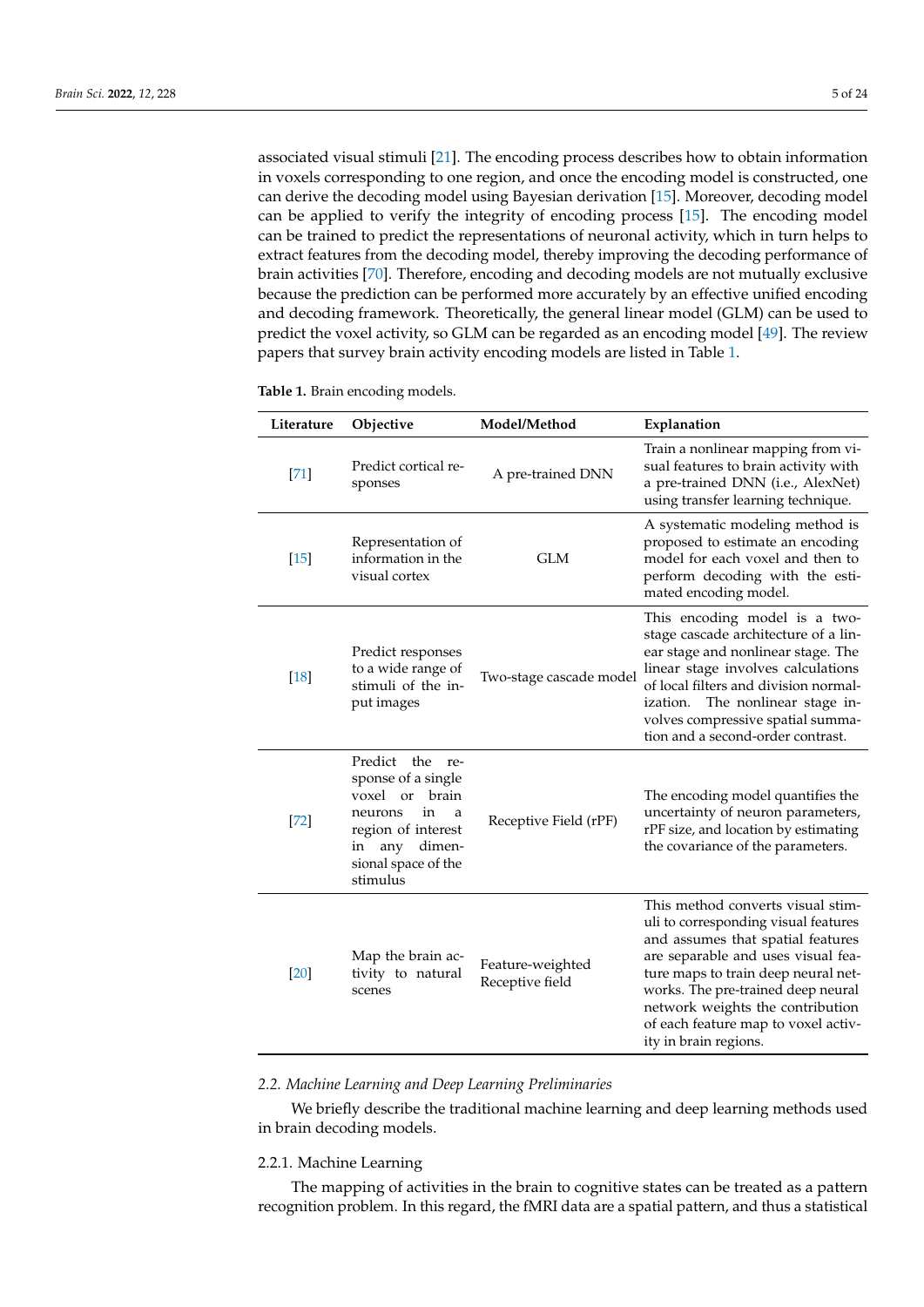pattern recognition method (e.g., a machine learning algorithm) can be used to map these spatial patterns to instantaneous brain states. The machine learning algorithms are used to learn and classify multivariate data based on the statistical properties of the fMRI data set. Surveys on brain decoding models based on machine learning are listed in Table [2.](#page-6-0) In the surveyed literature, we summarized the traditional machine learning methods applied to brain decoding as follows:

(1) **Support vector machine (SVM)** is a linear classifier, which aims to find the largest margin hyperplane to classify the data [\[64\]](#page-20-17). The distance between the data of different categories is maximized through maximal margin. SVM can be extended to act as a nonlinear classifier by employing different kernel functions. However, fMRI data are highly dimensional with few data points, hence a linear kernel is sufficient to solve the problem.

(2) **Naive Bayesian classifier (NBC)** is a probabilistic classifier, which is based on Bayes theorem and strong independent assumptions between features. NBC is widely used in brain decoding models. When processing fMRI data, NBC assumes that each voxel's fMRI is independent. For instance, the variance/covariance of the neuronal and hemodynamic parameters are estimated on a voxel-by-voxel basis using a Bayesian estimation algorithm, enabling population receptive fields (pRF) to be plotted while properly representing uncertainty about pRF size and location based on fMRI data [\[72\]](#page-21-1). In addition, NBC is often combined with other methods, such as Gaussian mixture models and convolutional neural networks.

(3) **Principal Component Analysis (PCA)** maps data to a new coordinate system through orthogonal linear transformation [\[73\]](#page-21-2). When processing high-dimensional fMRI data, PCA is used as a dimensionality reduction tool to remove noise and irrelevant features, thereby improving the data processing speed. In addition, the risk of over-fitting is avoided due to the reduction in training data in order to improve the generalization ability of the model [\[40\]](#page-19-22).

| Literature | Objective                                                             | Model/Method                   | Explanation                                                                                                                                                                                                                                                                                                              |
|------------|-----------------------------------------------------------------------|--------------------------------|--------------------------------------------------------------------------------------------------------------------------------------------------------------------------------------------------------------------------------------------------------------------------------------------------------------------------|
| $[12]$     | Classification of visual stimuli de-<br>coded from brain activity     | <b>GLM</b>                     | For different types of stimuli (objects and pictures), the<br>cerebral cortex has different response patterns through<br>the fMRI of the abdominal temporal cortex.                                                                                                                                                      |
| $[27]$     | fMRI and brain signals classification                                 | <b>MVPA</b>                    | For fMRI in the pre-defined ROI of the cerebral cortex, the<br>activated mode of fMRI is classified by the multivariate<br>statistical pattern recognition.                                                                                                                                                              |
| [64]       | fMRI signals classification                                           | <b>SVM</b>                     | SVM classifier finds the best area in the cerebral cortex<br>that can distinguish the brain state, and then SVM is<br>trained to predict brain state through fMRI.                                                                                                                                                       |
| $[14]$     | Classify fMRI activity patterns                                       | <b>MVPA</b><br>Bayesian method | The Gaussian Naive Bayes classifier has high classifica-<br>tion accuracy. Because it assumes that the importance<br>of each voxel is the same and it does not consider the<br>sparsity constraint, its interpretability is poor.                                                                                        |
| $[29]$     | Reconstruct geometric images from<br>brain activity                   | <b>MVPA</b>                    | Based on a modular modeling method, the multi-voxel<br>pattern of fMRI signals and multi-scale vision are used<br>to reconstruct geometric image stimuli that composes of<br>flashing checkerboard patterns.                                                                                                             |
| $[31]$     | Reconstruct the structure and seman-<br>tic content of natural images | Bayesian method                | Use Bayes' theorem to combine encoding model and<br>prior information of natural images to calculate the prob-<br>ability of a measured brain response due to the visual<br>stimuli of each image. However, only a simple correla-<br>tion between the reconstructed image and the training<br>image can be established. |

**Table 2.** Brain decoding model based on machine learning.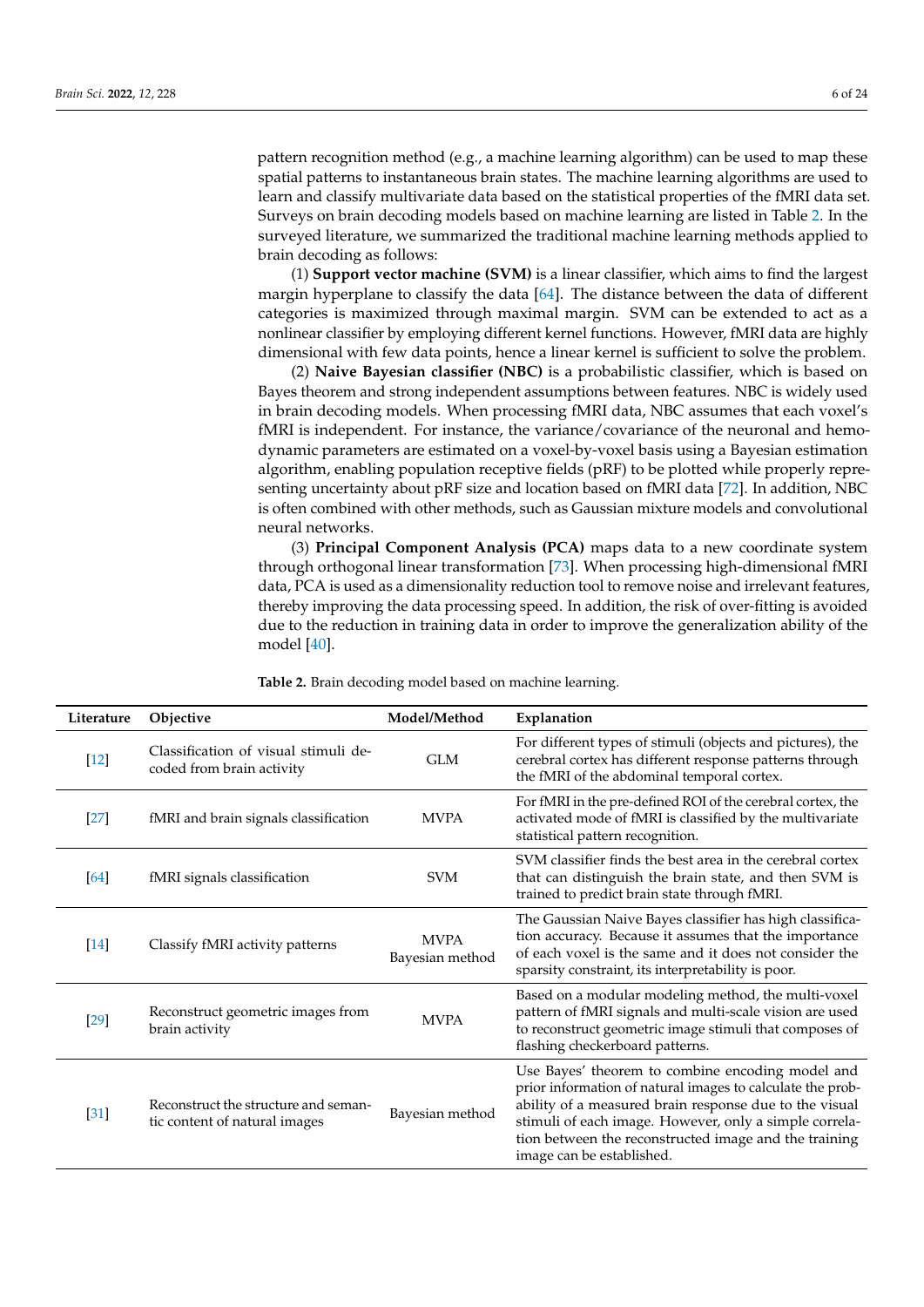| Literature | Objective                                                                               | Model/Method                   | Explanation                                                                                                                                                                                                                                                                                                                                                           |
|------------|-----------------------------------------------------------------------------------------|--------------------------------|-----------------------------------------------------------------------------------------------------------------------------------------------------------------------------------------------------------------------------------------------------------------------------------------------------------------------------------------------------------------------|
| $[16]$     | Improve fMRI Bayesian classifier<br>accuracy                                            | <b>MVPA</b><br>Bayesian method | The sparsity constraint is added to the multivariate anal-<br>ysis model of the Bayesian network to quantify the un-<br>certainty of voxel features.                                                                                                                                                                                                                  |
| $[23]$     | Reconstruct spatio-temporal stimuli<br>using image priors                               | Bayesian method                | This method used a large amount of videos as a priori<br>information and combines the videos with a Bayesian<br>decoder to reconstruct visual stimuli from fMRI signals.                                                                                                                                                                                              |
| $[33]$     | Decoding human dreams                                                                   | <b>SVM</b>                     | SVM classifier is trained to map natural images to brain<br>activities, and a vocabulary database is used to label<br>the images with semantic tags to decode the semantic<br>content of dreams.                                                                                                                                                                      |
| $[22]$     | Decode<br>reversible<br>the<br>map-<br>ping between brain activity and<br>visual images | <b>BCCA</b>                    | The encoding and decoding network is composed of gen-<br>erated multi-view models. The disadvantage is that its<br>linear structure makes the model unable to express the<br>multi-level visual features of the image, and its spherical<br>covariance assumption cannot understand the correla-<br>tion between fMRI voxels, making it more susceptible<br>to noise. |
| $[34]$     | Dimensionality reduction of high-<br>dimensional fMRI data                              | <b>PCA</b>                     | PCA reduces the dimensionality of the facial train-<br>ing data set, and the partial least squares regres-<br>sion algorithm maps the fMRI activity pattern to the<br>dimensionality-reduced facial features.                                                                                                                                                         |
| $[24]$     | Infer the semantic category of the re-<br>constructed image                             | Bayesian method                | Propose a mixed Bayesian network based on the Gaus-<br>sian mixture model. The Gaussian mixture model rep-<br>resents the prior distribution of the image and can infer<br>high-order semantic categories from low-order image<br>features through combining the prior distributions of<br>different information sources.                                             |
| $[28]$     | Predict object categories in dreams                                                     | <b>MVPA</b><br><b>CNN</b>      | Based on CNN, train a decoder with the data set of the<br>normal visual perceptions, and decode the neural activity<br>to the object category. This process involves two parts:<br>1. map the fMRI signal to the feature space; 2. using<br>correlation analysis to infer the object category based on<br>the feature space.                                          |
| [44]       | Decode visual stimuli from human<br>brain activity                                      | <b>RNN</b><br><b>CNN</b>       | Use CNN to select a set of small fMRI voxel signals<br>as the input and then use RNN to classify the selected<br>fMRI voxels.                                                                                                                                                                                                                                         |
| [41]       | Capture the direct mapping between<br>brain activity and perception                     | <b>CNN</b>                     | The generator is directly trained with fMRI data by an<br>end-to-end approach.                                                                                                                                                                                                                                                                                        |
| $[40]$     | Reconstruct dynamic video stimuli                                                       | <b>CNN</b><br>PCA              | The CNN-based coding model extracts the linear com-<br>bination of the input video features and then uses<br>PCA to reduce the dimensionality of the extracted high-<br>dimensional feature space while retaining the variance<br>of 99% of the principal components.                                                                                                 |

# <span id="page-6-0"></span>**Table 2.** *Cont.*

## 2.2.2. Deep Learning

The hierarchical structure of DNN is similar to the feed-forward of the human visual system, and DNN can be used to encode external stimuli [\[36\]](#page-19-17). In particular, DNN is used to explore how the brain maps the complex external stimulus to corresponding areas in the cerebral cortex, which quantitatively shows that an explicit gradient for feature complexity exists in the ventral pathway of the human brain [\[74\]](#page-21-3). In the surveyed literature, DNN models are summarized as follows:

(1) **Recurrent Neural Network (RNN)** is a generalization of a feedforward neural network that has an internal memory. The hidden nodes of a RNN form a cyclic structure,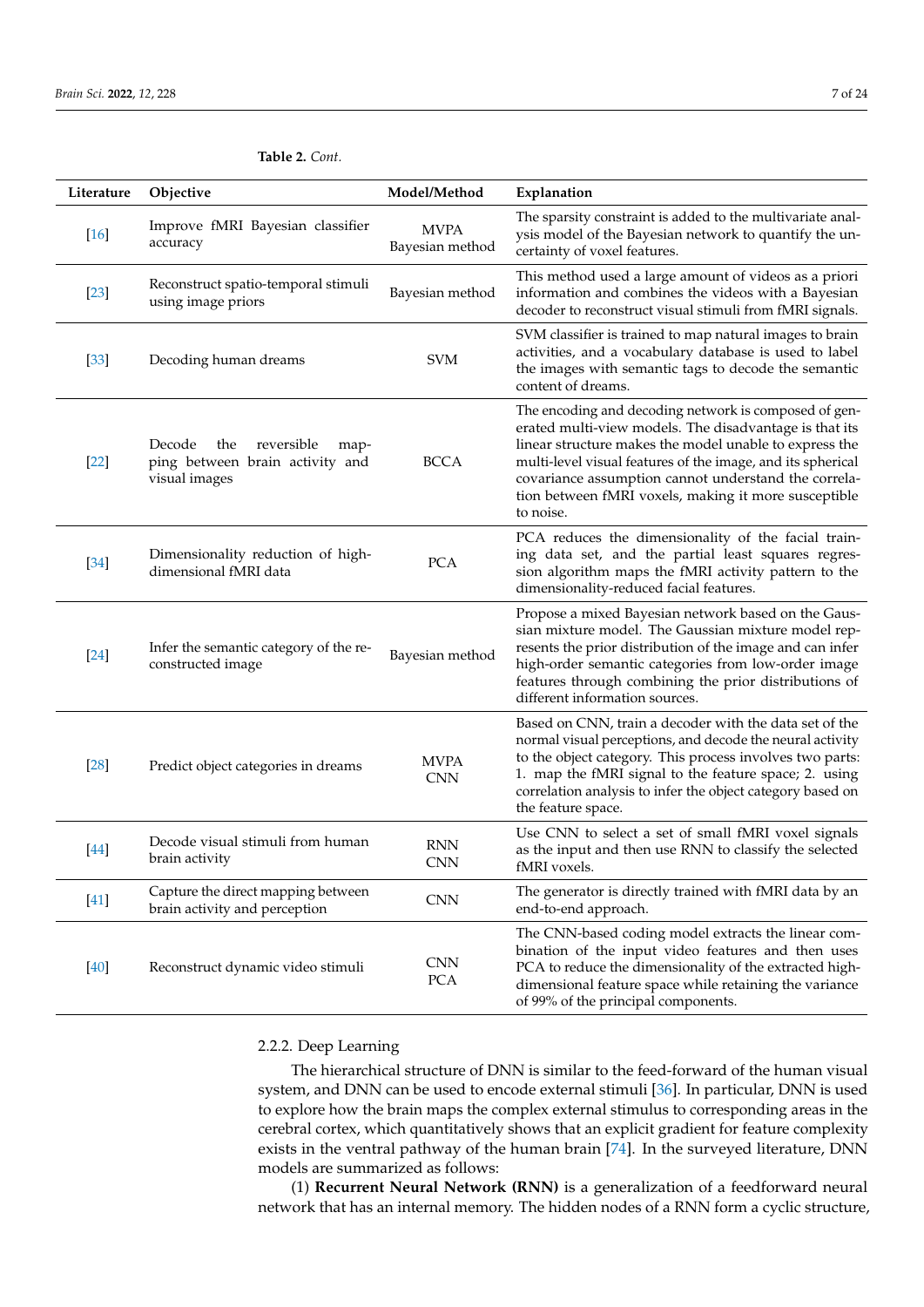and the state of the hidden layer at each stage depends on its past states. This structure allows RNN to save, memorize and process complex signals in the past for a long time. RNN can process variable length sequences of inputs, which occurs in neuroscience data [\[30\]](#page-19-10). The main advantage of using RNNs instead of standard neural networks is that the weights are shared between neurons in hidden layers across time. Therefore, RNN can process the previously input sequence, as well as the upcoming sequence to explore the temporal dynamic behavior. Therefore, RNNs can be applied to decode brain activity since they can process correlated data across time [\[57\]](#page-20-13).

(2) **Convolutional Neural Network (CNN)** consists of three parts: convolution layers, pooling layers, and fully connected layers. CNNs can handle many different input and output formats: 1D sequences, 2D images, and 3D volumes. The most important task of the CNN is to iteratively calibrate the network weights through the training data, also known as the back propagation algorithm. For decoding different neurons activities, it can be realized via weights sharing across convolutional layers for learning a shared set of data-driven features [\[30\]](#page-19-10). Moreover, the generative models VAE and GAN based on CNN have attracted much attention recently. The deep generative models for brain decoding are listed in Table [3.](#page-8-0)

**Table 3.** Deep generative models based on VAE or GAN.

| Literature | Objective                                              | Model/Method                                                    | Explanation                                                                                                                                                                                                                                                                                                                                                                                                                                                                                                                                                                                              |
|------------|--------------------------------------------------------|-----------------------------------------------------------------|----------------------------------------------------------------------------------------------------------------------------------------------------------------------------------------------------------------------------------------------------------------------------------------------------------------------------------------------------------------------------------------------------------------------------------------------------------------------------------------------------------------------------------------------------------------------------------------------------------|
| $[21]$     | Reconstruct perception im-<br>ages from brain activity | Deep Generative Multiview<br>Model (DGMM)                       | DGMM first uses DNN to extract the image's hi-<br>erarchical features. Based on the fact that the hu-<br>man brain's processing model for external stimuli is<br>sparse, a sparse linear model is used to avoid over-<br>fitting of fMRI data. The statistical relationships be-<br>tween the visual stimuli and the evoked fMRI data<br>are modeled by using two view-specific generators<br>with a shared latent space to obtain multiple corre-<br>spondences between fMRI voxel patterns and image<br>pixel patterns. DGMM can be optimized with an<br>automatically encoded Bayesian model [32,75]. |
| $[37]$     | Reconstruct facial images                              | Deep Adversarial Neural De-<br>coding (DAND)                    | DAND uses the maximum posterior estimation to<br>transform brain activity linearly to the hidden fea-<br>tures. Then, the pre-trained CNN and adversar-<br>ial training are used to transform the hidden fea-<br>tures nonlinearly to reconstruct human facial images.<br>DAND showed good performance in reconstruct-<br>ing the details of the face's gender, skin color, and<br>facial expressions.                                                                                                                                                                                                   |
| [48]       | Improve the quality of recon-<br>structed images       | Introspective Variational Au-<br>toencoders (IntroVAE)          | IntroVAE generator and inference model can be<br>jointly trained in a self-assessment manner. The gen-<br>erator takes the output of the inference model noise<br>as the input to generate the image. The inference<br>model not only learns the potential popular structure<br>of the input image but also classifies the real image<br>and the generative image, which is similar to GAN's<br>adversarial learning.                                                                                                                                                                                    |
| [59]       | Reconstruct natural images<br>from brain activity      | Deep Convolution Genera-<br>tive Adversarial Network<br>(DCGAN) | DCGAN uses a large natural image data set to train a<br>deep convolutional generation confrontation network<br>in an unsupervised manner, and learn the potential<br>space of stimuli. This DCGAN is used to generate<br>arbitrary images from the stimulus domain.                                                                                                                                                                                                                                                                                                                                      |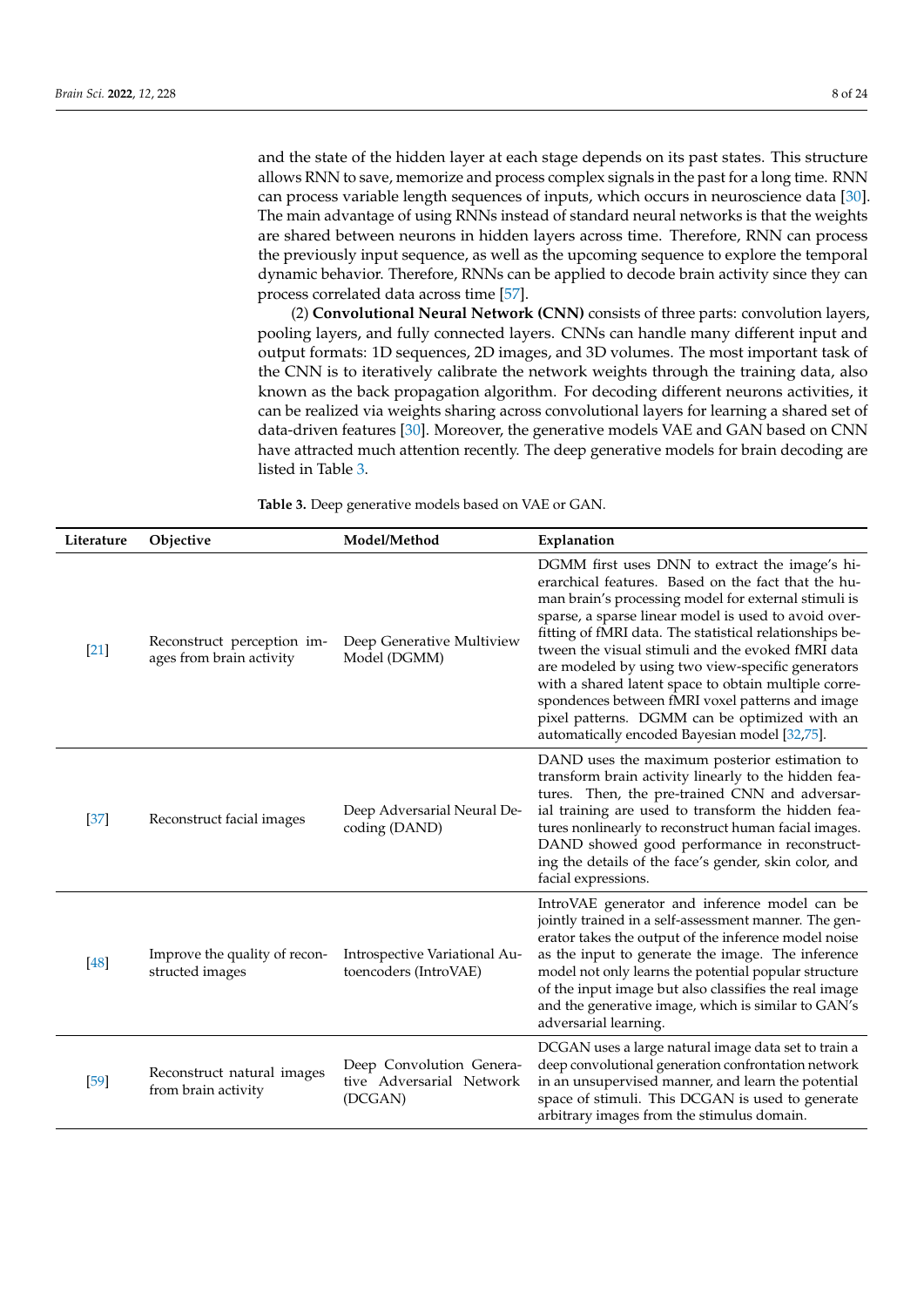| Literature | Objective                                                                        | Model/Method                                                                                                   | Explanation                                                                                                                                                                                                                                                                                                                                                                                                                                                                                                                                                                  |
|------------|----------------------------------------------------------------------------------|----------------------------------------------------------------------------------------------------------------|------------------------------------------------------------------------------------------------------------------------------------------------------------------------------------------------------------------------------------------------------------------------------------------------------------------------------------------------------------------------------------------------------------------------------------------------------------------------------------------------------------------------------------------------------------------------------|
| [60]       | Reconstruct the visual stim-<br>uli of brain activity                            | <b>GAN</b>                                                                                                     | They used an encoding model to create surrogate<br>brain activity samples, with which the generative<br>adversarial networks (GANs) are trained to learn a<br>generative model of images and then generalized to<br>real fRMI data measured during the perception of<br>images. The basic outline of the stimuli can finally be<br>reconstructed.                                                                                                                                                                                                                            |
| $[50]$     | Reconstruct visual stimuli<br>(video) of brain activity                          | <b>VAE</b>                                                                                                     | VAE is trained with a five-layer encoder and a five-<br>layer decoder to learn visual representations from a<br>diverse set of unlabeled images in an unsupervised<br>way. VAE first converts the fMRI activity to the latent<br>variables and then converts the latent variables to<br>the reconstructed video frames through the VAE's<br>decoder. However, VAE could only provide relatively<br>lower accuracy in higher-order visual areas compared<br>to CNN.                                                                                                           |
| $[38]$     | Reconstruct color images and<br>simple gray-scale images                         | GAN                                                                                                            | A pre-trained DNN decodes the measured fMRI pat-<br>terns into the hierarchical features that can represent<br>the human visual layering mechanism. The DNN<br>network extracts image features, and then compares<br>them with the decoded human brain activity features,<br>which guides the deep generator network (DGN) to<br>reconstruct images and iteratively minimizes the er-<br>rors of the two. A natural image prior introduced<br>by an enhanced DGN semantically details to the re-<br>constructions, which improves the visual quality of<br>generated images. |
| $[51]$     | Reconstruct the visual image<br>from brain activity                              | A structured multi-output re-<br>gression (SMR) model and In-<br>trospective Conditional Gen-<br>eration (ICG) | Decodes the brain activity to the intermediate CNN<br>features and then maps these intermediate features<br>to visual images. Combining maximum likelihood<br>estimation and adversarial learning, ICG model uses<br>divergence and reconstruction error for adversarial<br>optimization, which can evaluate the difference be-<br>tween the generated image and the real image.                                                                                                                                                                                             |
| $[76]$     | Use<br>semantic<br>features<br>add details<br>the<br>to<br>to<br>generated image | Shape-Semantic GAN                                                                                             | This framework consists of a linear shape decoder,<br>a semantic decoder based on DNN, and an image<br>generator based on GAN. The output of the shape<br>decoder and the semantic decoder are input to the<br>GAN-based image generator, and the semantic fea-<br>tures in GAN are used as a supplement to the image<br>details to reconstruct high quality images.                                                                                                                                                                                                         |
| $[57]$     | Reconstruct natural images<br>from brain activity                                | Progressively Growing GAN<br>(PG-GAN)                                                                          | This model adds a priori knowledge of potential fea-<br>tures to (PG-GAN). The decoder decodes the mea-<br>sured response of the cerebral cortex into the latent<br>features of the natural image and then reconstruct the<br>natural image through the generator.                                                                                                                                                                                                                                                                                                           |
| $[58]$     | Reconstruct natural images<br>from brain activity                                | Similarity-conditions gener-<br>ative adversarial network<br>$SC-GAN$                                          | SC-GAN not only extracts the response patterns of<br>the cerebral cortex to natural images but also captures<br>the high-level semantic features of natural images.<br>The captured semantic features is input to GAN to<br>reconstruct natural images.                                                                                                                                                                                                                                                                                                                      |

<span id="page-8-0"></span>**Table 3.** *Cont.*

(3) **Graph Convolutional Network (GCN)**: At present, most deep-learning-based brain decoding research has not considered the function correlations and dynamic temporal information between human brain regions [\[45\]](#page-20-1). For brain decoding, GCN can consider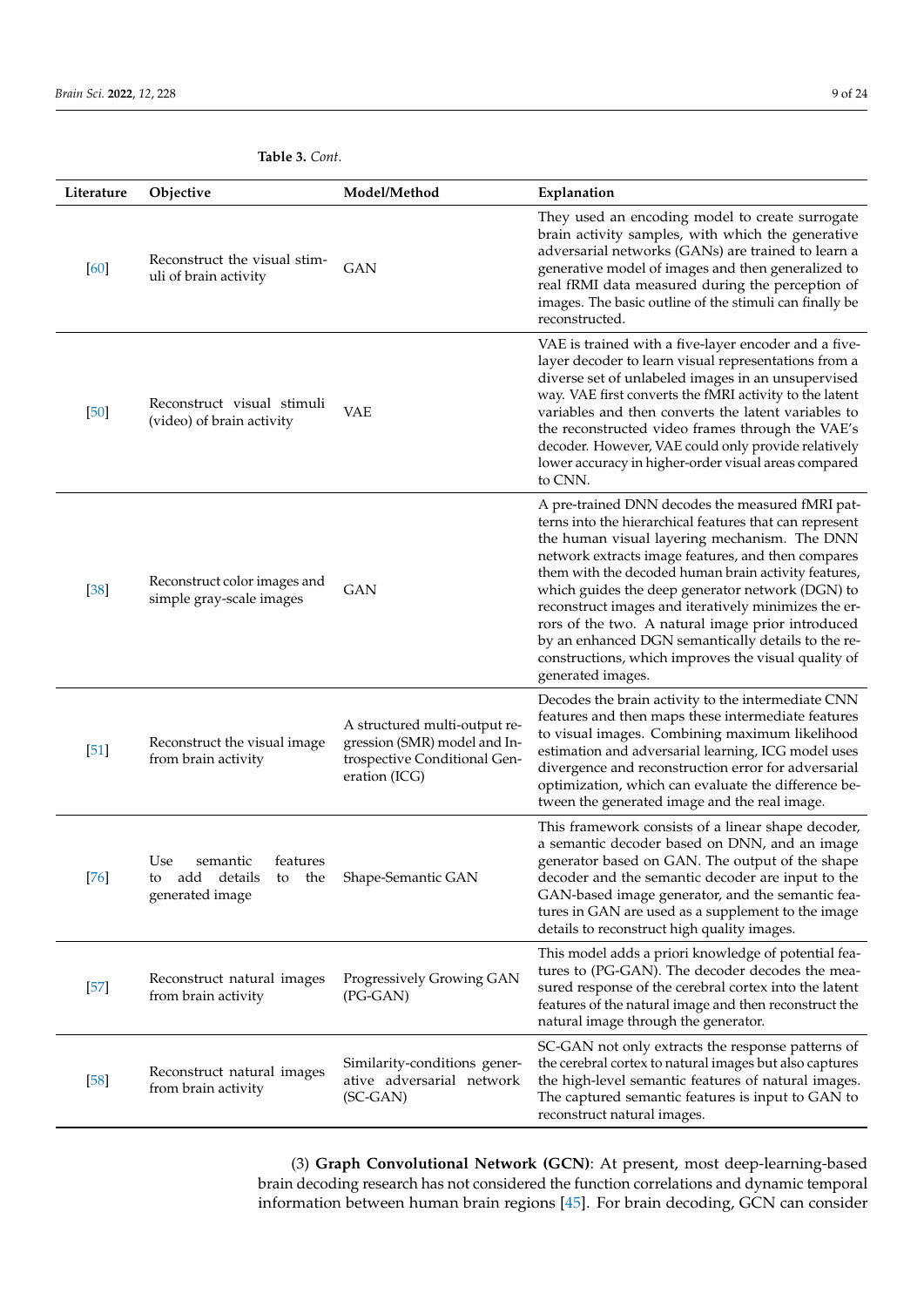the connections among brain regions when performing brain decoding via fMRI [\[77\]](#page-21-6). Unlike CNN, GCN extracts features effectively, even with completely random initialized parameters [\[78\]](#page-21-7). Ref. [\[46\]](#page-20-2) extracted fMRI data features with GCN to predict brain states. Given labeled data, compared to the other classifiers, GCN performs better on a limited data set. In this survey, GCN-based brain decoding models are listed in Table [4.](#page-9-1)

<span id="page-9-1"></span>**Table 4.** GCN-based brain decoding.

|        | Literature Objective                                                  | Model/Method                                             | Explanation                                                                                                                                                                                                                                                                                                                                                                                                                 |
|--------|-----------------------------------------------------------------------|----------------------------------------------------------|-----------------------------------------------------------------------------------------------------------------------------------------------------------------------------------------------------------------------------------------------------------------------------------------------------------------------------------------------------------------------------------------------------------------------------|
| $[45]$ | Localize brain regions and<br>functional connections                  | Spatio-Temporal Graph Con-<br>volution Networks (ST-GCN) | Based on ST-GCN, the representation extracted from<br>the fMRI data expresses both temporal dynamic infor-<br>mation of brain activity and functional dependence<br>between brain regions. Through training ST-GCN, this<br>method can learn the edge importance matrix on short<br>sub-sequences of BOLD time series to improve the pre-<br>diction accuracy and interpretability of the model.                            |
| $[46]$ | Decode the consciousness<br>level from cortical activity<br>recording | <b>BrainNetCNN</b>                                       | BrainNetCNN is a GCN-based decoding model, which<br>uses multi-layer non-linear units to extract features<br>and predict brain consciousness states.                                                                                                                                                                                                                                                                        |
| [47]   | Predict human brain cogni-<br>tive state                              | GCN                                                      | The brain annotation model uses six graph convolu-<br>tional layers as feature extractors and two fully con-<br>nected layers as classifiers to decode the cognitive<br>state of the brain, taking a short series of fMRI data<br>as the input, spreading the information in the an-<br>notation model network, and generating high-level<br>domain-specific graph representations to predict the<br>brain cognitive state. |

#### <span id="page-9-0"></span>**3. Brain Decoding Based on Deep Learning**

In this section, the principles and specific applications of VAE, GAN, and GCN that have received the most attention in brain decoding are introduced.

# *3.1. VAE-Based Brain Decoding*

VAE is a generative model that contains hidden variables, and it combines variational Bayesian estimation with a neural network, which learns variational deduction parameters and thus obtains the optimized inference through maximum likelihood (ML) or Max a posteriori (MAP) [\[32,](#page-19-12)[79\]](#page-21-8). Let *x* represent the input image and *z* represent the latent variables. Latent variables can be considered as dependencies between features in multiple dimensions. Latent variables reconstruct the data *x* through a generative network, while generates new data that do not exist in the original data. For the image data set, latent variables *z* are the implicit factors that determine the features of an image *x*. The inference network in VAE infers hidden variables *z*. The process of variational inference is also a process of dimensionality reduction [\[79\]](#page-21-8). The generative network in VAE uses the randomly sampled latent variables *z* to generate an image *x* [\[32\]](#page-19-12).

 $\phi$  is an inferred model that *x* infers *z*;  $\theta$  is a generative model where *z* generates *x*. The marginal likelihood of an input image *x* can be written as:

<span id="page-9-2"></span>
$$
log p_{\theta}(x) = D_{KL}[q_{\phi}(z|x) \| p_{\theta}(x|z)] + L(\theta, \phi; x). \tag{1}
$$

Given *x*, the probability that  $\phi$  infers *z* is  $q_{\phi}(z|x)$ ; given *z*, the probability that  $\theta$ generates *x* is  $p_{\theta}(x|z)$ . The first term is a non-negative Kullback–Leibler (KL) difference, so  $L(\theta, \phi; x)$  can be considered as the lower bound of Equation [\(1\)](#page-9-2). The learning rules for VAE are to maximize Equation [\(1\)](#page-9-2), which is equivalent to maximizing  $L(\theta, \phi; x)$ , as shown in Equation [\(2\)](#page-10-0):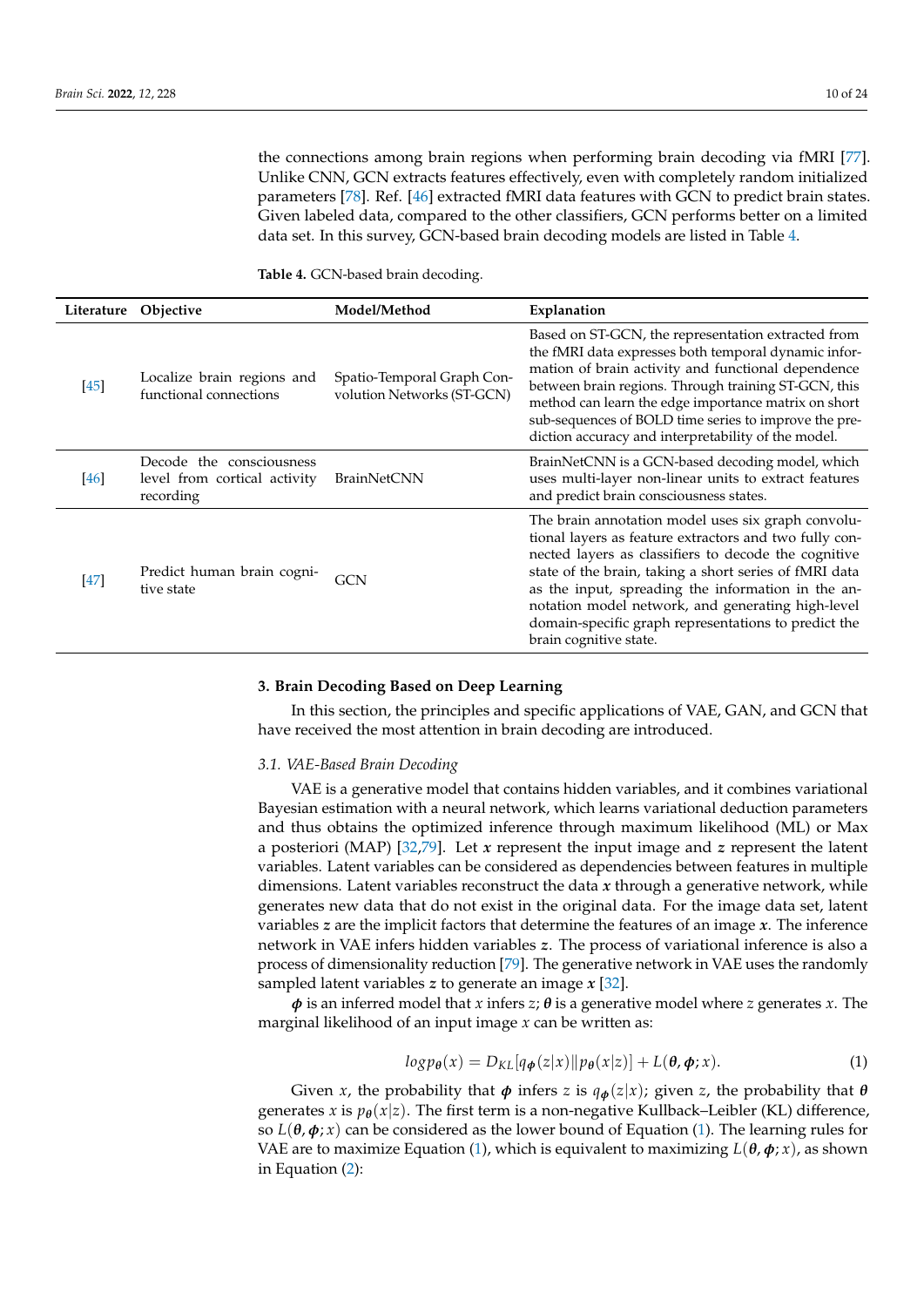<span id="page-10-0"></span>
$$
L(\theta, \phi; x) = -D_{KL}[q_{\phi}(z|x) || p_{\theta}(z)] + E_{z \sim q_{\phi}(z|x)}[\log(p_{\theta}(x|z))]
$$
(2)

In Equation [\(2\)](#page-10-0), the first term is the Kullback–Leibler (KL) difference between the distribution of latent variable *z* inferred from *x* and the prior distribution of *z*; the second term is the expectation of the log-likelihood that the input image *x* is generated by *z* sampled from the inferred distribution  $q_{\phi}(z|x)$ . If  $q_{\phi}(z|x)$  follows a multivariate distribution with unknown expectation  $\mu$  and variance  $\sigma$ , the objective function is differentiable with respect to  $(θ, φ, μ, σ)$  [\[32\]](#page-19-12). The parameters of VAE can be optimized by stochastic gradient descent [\[75\]](#page-21-4). The brain learns from experience in an unsupervised way. Likewise, VAE uses deep neural networks to learn representations from large amounts of data in such an unsupervised way as the brain does [\[50\]](#page-20-6). Furthermore, VAE-based brain decoding models can be found in [\[50](#page-20-6)[,51](#page-20-7)[,67\]](#page-20-20).

Du et al. [\[51\]](#page-20-7) proposed a structured deep generative neural decoding model, which consists of a structured multiple-output regression model (SMR) and an introspective conditional generation (ICG) model, to reconstruct visual images from brain activity, as shown in Figure [2.](#page-10-1) This conditional deep generative model (DGM) combines the advantages of VAE and GAN to reconstruct high-quality images with stable training. Specifically, SMR calculates the correlation between fMRI voxels on the CNN units, as well as the correlation between the output of each linear model. Then, the ICG model is proposed to decode these correlated CNN features extracted by SMR, inspired by the IntroVAE [\[48\]](#page-20-4).

<span id="page-10-1"></span>

**Figure 2.** Structured deep generative neural decoding model [\[51\]](#page-20-7).

The key point of ICG is the IntroVAE that modifies the LOSS function of VAE and allows the encoder to perform a discriminator's function in a GAN without introducing a new network. The ICG model can estimate the difference between the generated image and the training data in an introspective way. Similar to the original VAE, the training of ICG is to optimize encoder *φ* and decoder *θ* iteratively until convergence:

<span id="page-10-2"></span>
$$
\hat{\boldsymbol{\theta}} = \arg \min_{\boldsymbol{\theta}} [L_{AE} + \alpha D_{KL}(q_{\boldsymbol{\phi}}(z|x_f, h)||p(z))], \tag{3}
$$

<span id="page-10-3"></span>
$$
\hat{\boldsymbol{\phi}} = \arg \min_{\boldsymbol{\phi}} [L_{AE} + \beta D_{KL}(q_{\boldsymbol{\phi}}(z|x, h)||p(z)) - \alpha D_{KL}(q_{\boldsymbol{\phi}}(z|x_f, h)||p(z))]. \tag{4}
$$

where *h* represents the output CNN features from SMR, *x* represents the input training image, *z* represents the hidden variable, and  $z \sim p(z)$  or  $z \sim q_{\phi}(z|x, h)$ .  $x_f$  is a fake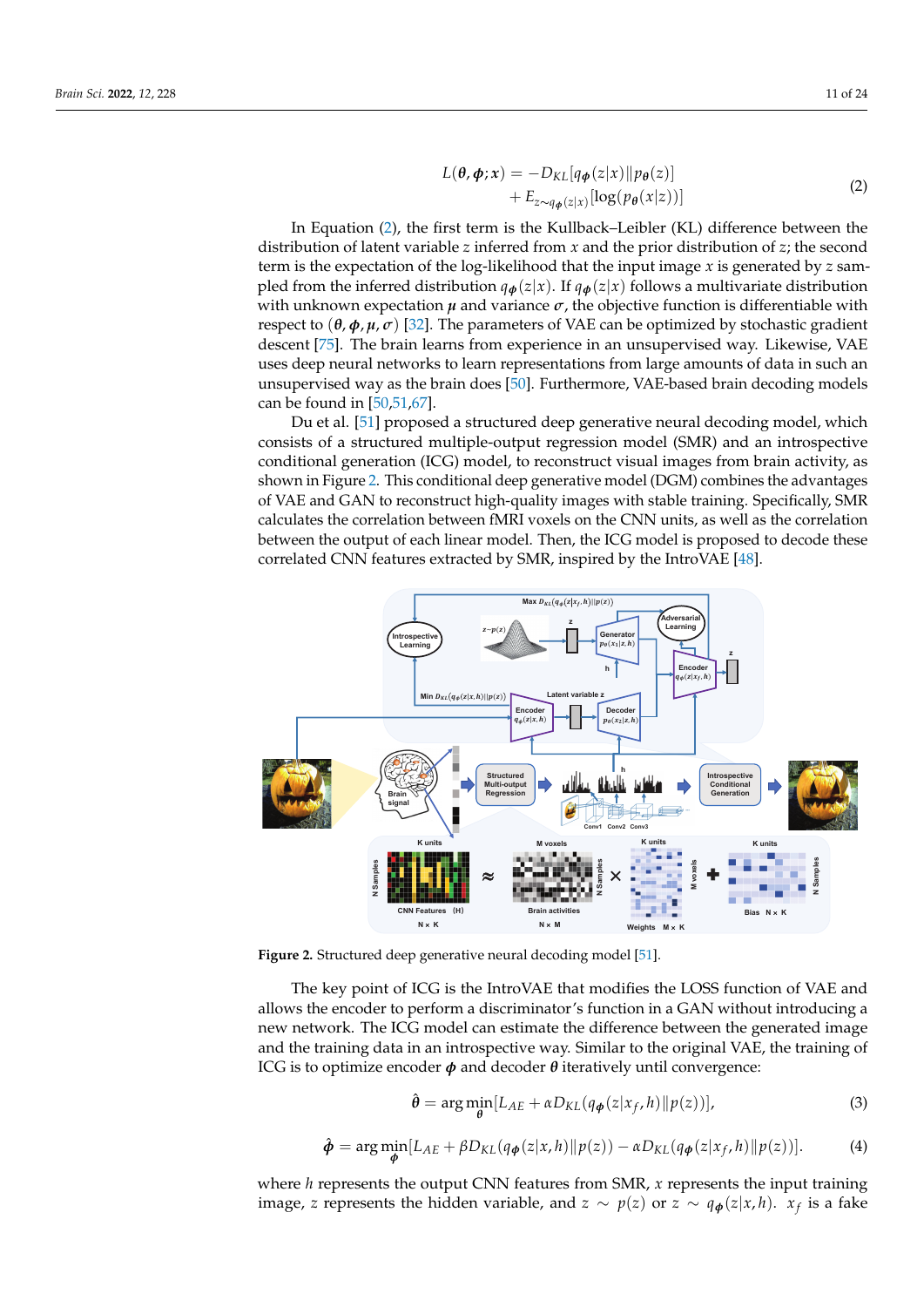image generated by  $p_{\theta}(x|z, h)$ .  $L_{AE}$  is the error of VAE reconstruction. For real image data points, Equations [\(3\)](#page-10-2) and [\(4\)](#page-10-3) cooperate with each other rather than conflict with each other, which can be considered as a conditional variational autoencoder (CVAE) [\[80\]](#page-21-9). In this case,  $D_{KL}(q_{\boldsymbol{\phi}}(z|x_f, h \| p(z))$  in Equations [\(3\)](#page-10-2) and [\(4\)](#page-10-3) does not work. The encoder and decoder cooperates to minimize the reconstruction loss *LAE*. Equation [\(4\)](#page-10-3) regularizes the encoder by matching  $q_{\phi}(z|x, h)$  with  $p(z)$ . For fake image data points, Equations [\(3\)](#page-10-2) and [\(4\)](#page-10-3) confront with each other, which can be considered as a conditional generative adversarial network (CGAN) [\[56\]](#page-20-12). From Equations [\(3\)](#page-10-2) and [\(4\)](#page-10-3), we can see that  $D_{KL}(q_{\boldsymbol{\phi}}(z|x_f, h) \| p(z))$ are mutually exclusive during the training process. Specifically, Equation [\(3\)](#page-10-2) hopes to match posterior  $q_{\bm{\phi}}(z|x_f, h)$  with prior distribution  $p(z)$  to minimize  $D_{KL}(q_{\bm{\phi}}(z|x_f, h) \| p(z))$ , while Equation [\(4\)](#page-10-3) hopes to match posterior  $q_{\phi}(z|x_{f},h)$  with prior distribution  $p(z)$  to maximize *DKL*. Generally, Equation [\(3\)](#page-10-2) (generative model) tends to generate a realistic image as much as possible so that Equation [\(4\)](#page-10-3) (discrimination model) cannot discriminate its authenticity. The *α* and *β* in Equations [\(3\)](#page-10-2) and [\(4\)](#page-10-3) are parameters, which balance CVAE and CGAN.

#### *3.2. GAN-Based Brain Decoding*

GAN consists of a generative network and a discriminant network, and tends to generate high-quality pictures through adversarial training of the discriminator [\[81\]](#page-21-10). Specifically, the discriminator distinguishes whether the sample comes from the generated model or the probabilistic model of the training data. The generator is trained to generate realistic pictures for maximizing the error rate of the discriminator. The two models can theoretically achieve the Nash equilibrium (the probability out of the discriminator is 0.5) for creating a remarkably nature-like picture. Let *D* and *G* denote the discriminator and generator, respectively. The optimization objective function of GAN can be expressed by Equation [\(5\)](#page-11-0):

<span id="page-11-0"></span>
$$
\min_{G} \max_{D} (D, G) = \mathbb{E}_{x \sim p_{data}(x)} [\log D(x)] + \mathbb{E}_{n \sim p_n(n)} [\log (1 - D(G(n)))]. \tag{5}
$$

The distribution of the real image data *x* is  $p_{data}(x)$ , and the distribution of the artificial noise variable *n* is  $p_n(n)$ . The input variable of G is *n*, which outputs the distribution of the real data. The input of D is the real data *x*, which outputs a scalar  $D(x)$ , a probability of the data being real. The objective function maximizes  $D(x)$  by training D and minimizes log(1 − *D*(*G*(*n*)) by training G. Because *G* is a differentiable function, the gradient-based optimization algorithm can be used to obtain a global optimal solution [\[82\]](#page-21-11).

A shape-Semantic GAN is proposed in [\[76\]](#page-21-5), which consists of a linear shape decoder, a semantic decoder based on DNN, and an image generator based on GAN. The fMRI signals are input into the shape decoder and semantic decoder. The shape decoder reconstructs the contour of the visual image from the lower visual cortex  $(V1, V2, V3)$ , and the semantic decoder is responsible for extracting the semantic features of the visual image in the higher visual cortex (FFA, LOC, PPA). The output of the shape decoder is input to the GAN-based image generator, and the semantic features in GAN can compensate the details for the image to reconstruct high-quality images.

The linear shape decoder trains models for the activities of V1, V2, and V3 viewed from fMRI, and combines the predicted results linearly to reconstruct the shape of the natural image. The combined training model of the shape decoder is shown in Equation [\(6\)](#page-11-1):

<span id="page-11-1"></span>
$$
r_{sp}(i,j) = \sum w_{ij}^{k} p_{k}^{*}(i,j), \quad k = V1, V2, V3,
$$
\n(6)

where  $w_{ij}^k$  represents the weight of the image pixel at position  $(i, j)$ , and  $p_k^*(i, j)$  represents the predicted image pixel at position  $(i, j)$ . It can be seen from Equation  $(6)$  that the decoded image shape  $r_{sp}$  is a linearly combination of image pixels  $p_k^*(i,j)$ . The semantic decoder, consisting of an input layer, two intermediate layers, and an output layer, is a lightweight DNN model. In the training phase, the high-level visual cortex activity recorded by fMRI is the input. The Tanh activation function is used to extract semantic features in the middle layer, and the sigmoid activation function is used to classify the images in the output layer.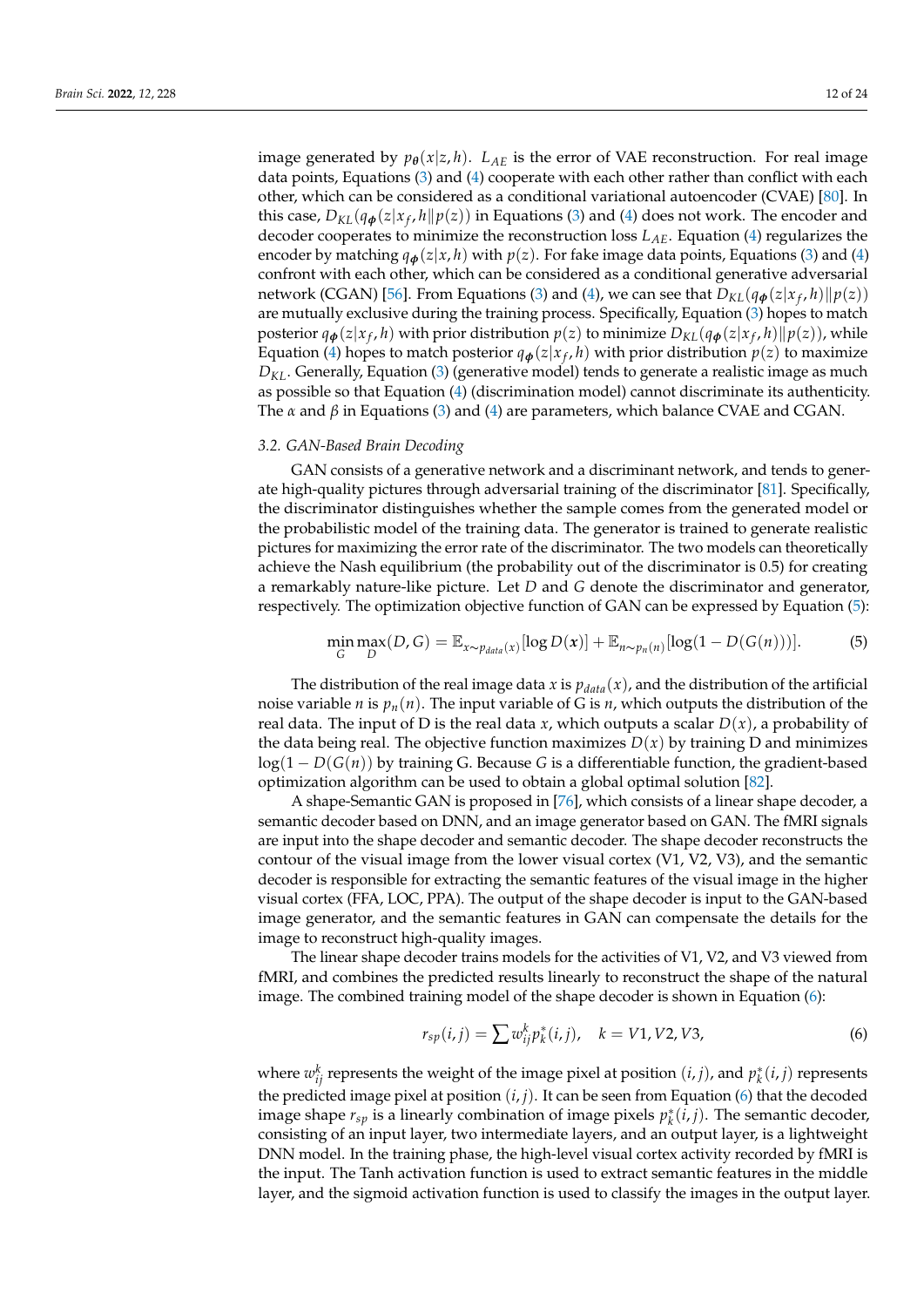In the final image generation stage, the original GAN can extract high-level semantic features. However, some low-level features (such as texture) may be lost in the process of encoding/decoding, which may cause the reconstructed image deformed and blurred. Therefore, U-Net [\[83\]](#page-21-12) can be used as the generator, which consists of a pair of a symmetrical encoder and decoder. The U-Net breaks through the bottleneck of the structure. The U-Net does not require the low-level features necessarily to reconstruct the image, but it can extract the high-level features of the image. Moreover, the semantic features can be input to the U-Net decoder, which is equivalent to optimize a GAN generator with the constraints of the semantic features and shape features. In particular, the output of the shape decoder together with the output of the U-Net are input to the discriminator, which compares the high-frequency structures of the two and thus guides the generator training. Let *G<sup>s</sup>* represent a U-Net generator, and *D<sup>t</sup>* represent a discriminator. The conditional GAN model is shown in Equation [\(7\)](#page-12-0):

<span id="page-12-0"></span>
$$
L(s,t) = L_{adv}(s,t) + \lambda_{img} L_{img}(s),
$$
\n(7)

where *s* and *t* represent the parameters of the generator and discriminator, respectively.  $L_{adv}(s, t)$  represents the adversarial loss, and  $L_{img}(s)$  and  $\lambda_{img}$  represent the image loss and weight, respectively. The conditional GAN discriminator is designed to model both low-frequency structures and high-frequency structures, thereby guiding the generator to synthesize images with more details.

## *3.3. Graph Convolutional Neural Networks*

Unlike CNN and RNN, Graph Neural Networks (GNN) decode neuronal activity with brain connectivity [\[77\]](#page-21-6). Recently, some researchers have used Graph Convolutional Neural Networks (GCN) to predict [\[46\]](#page-20-2) and annotate [\[47\]](#page-20-3) brain consciousness and then predict the gender and age of the subjects [\[45\]](#page-20-1). When the training data set is quite limited, GCN shows better decoding performance than other classifiers.

GCN is first proposed in [\[78\]](#page-21-7). In the considered fMRI data, there are *N* nodes, and each node has *d*-dimensional features. The nodes' features form an *N* × *d* matrix *X*. The relationships between the nodes form an  $N \times N$  matrix *A*, known as an adjacency matrix. *X* and *A* are the inputs to the model. The propagation of GCN feature layers can be shown in Equation [\(8\)](#page-12-1):

<span id="page-12-1"></span>
$$
f(H^{(l)}, A) = \sigma(\hat{Q}^{-\frac{1}{2}} \hat{A} \hat{Q}^{-\frac{1}{2}} H^{(l)} W^{(l)}), \tag{8}
$$

where *l* is an identity matrix; *H* represents the feature matrix of each layer; *W* represents the initialized parameter matrix; and *σ* represents a nonlinear activation function. For the input layer, *X* is *H*. The diagonal elements of the relationship matrix *A* is 0, that is, when performing inner product with feature matrix *H*, the node's own features will be ignored, which can be solved by  $\ddot{A} = A + I$ . The key of the GCN is the symmetric normalized Laplacian matrix  $\hat{Q}^{-\frac{1}{2}}\hat{A}\hat{Q}^{-\frac{1}{2}}$  in Equation [\(8\)](#page-12-1), where the degree matrix  $\hat{Q}$  of  $\hat{A}$  can be directly calculated. Therefore, when  $\hat{A}$  is multiplied by the feature matrix  $H$ , the distribution of the features will not be changed.

However, the methods based on GCN [\[47\]](#page-20-3) and RNN [\[43,](#page-19-27)[84\]](#page-21-13) ignore the details of the fMRI signals and the dependence between different brain functional areas. Inspired by the work of spatio-temporal graph convolutional network (ST-GCN) developed in [\[85,](#page-21-14)[86\]](#page-21-15) to predict the graph structure, ref. [\[45\]](#page-20-1) applied ST-GCN to brain decoding, where the temporal graph explores the dynamics brain activity, and the spatial graph explores the functional connectivity between different brain regions. The input of ST-GCN extracts d-dimensional spatio-temporal features *u* from *N* ROI regions of the brain, thus,  $u \in \mathbb{R}^{N \times d}$ . ST-GCN is composed of three spatio-temporal convolution (ST-GC) layers. The time kernel size of each ST-GC layer is  $\Gamma = 11$ ; the step size is 1; and the drop rate is 0.5. Each ST-GC layer outputs 64 channels. An edge importance matrix  $M \in \mathbb{R}^{N \times N}$  is added between ST-GC layers. Specifically, when a certain node is spatially convoluted, the contribution of its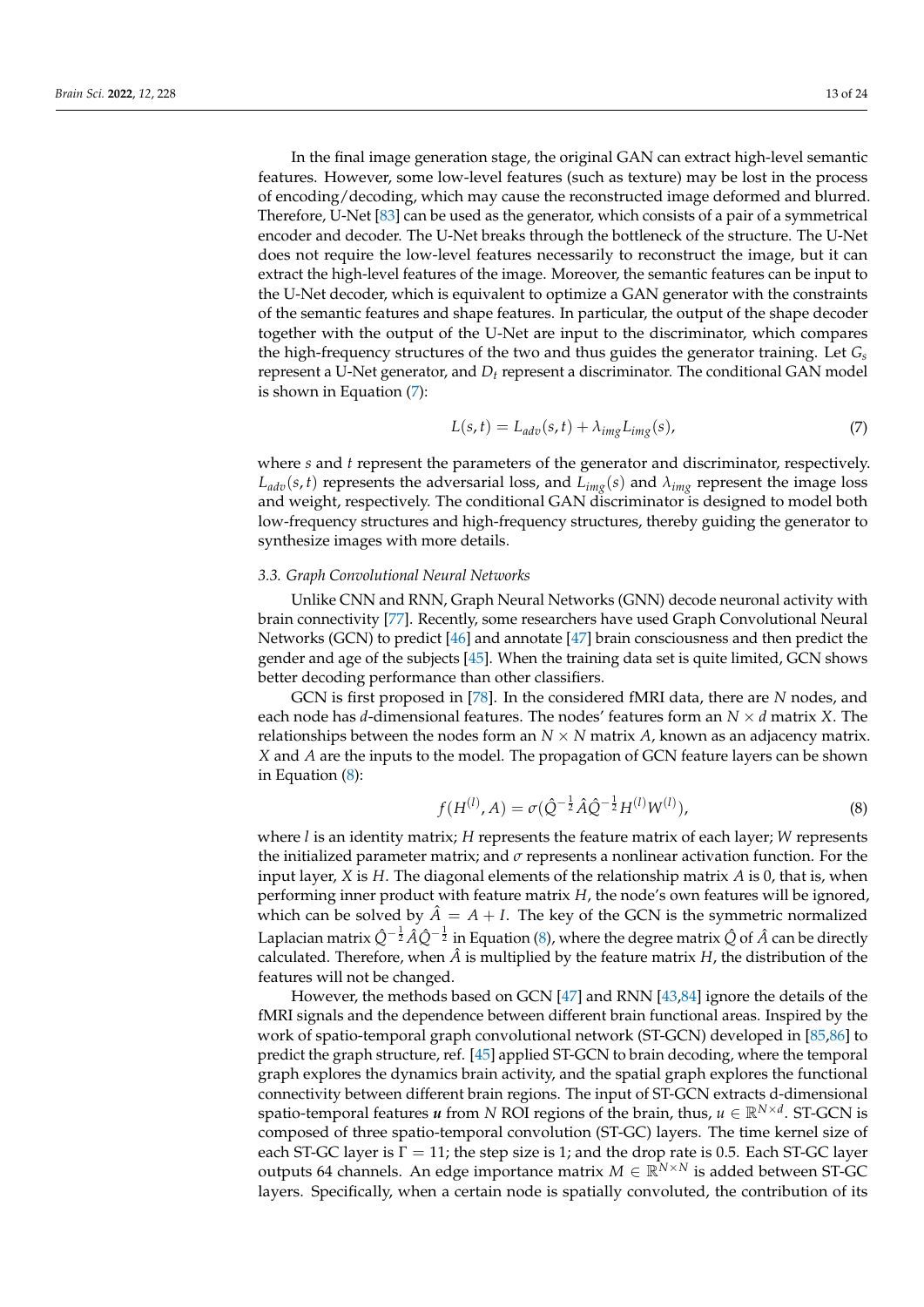adjacent nodes will be redefined by the row of the edge importance matrix where the node is located. Then, the 64-dimensional feature vector is generated through global average pooling and fed into the fully connected layer. The sigmoid activation function is then used to activate before the loss function calculated the classification probability. After back propagation, the stochastic gradient descent with a learning rate of 0.001 is used to optimize the weights in the ST-GC layer. Based on the ST-GCN model, the representation extracted from the fMRI signal can not only express the variable temporal brain activity but can also express the functional dependence between brain regions. The experimental results show that ST-GCN can predict the age and gender of a subject according to the BOLD signals. Although ST-GCN can consider both the temporal and spatial resolution of the fMRI signals, they are rarely used in brain decoding [\[30\]](#page-19-10).

## <span id="page-13-0"></span>**4. fMRI-BCI Application to Psychopsychiatric Treatment**

It has greatly promoted the development of fMRI-BCI that rt-fMRI has been widely used to collect, analyze, and visualize the BOLD brain signals [\[3\]](#page-18-2). The fMRI-BCI outputs the real-time response of the target brain area to the devices to learn the brain areas' regulations [\[87\]](#page-21-16). Different from EEG-BCI, fMRI-BCI can obtain both the temporal and spatial resolution of the brain neuron activity appropriately, then perform data analysis. Moreover, fMRI-BCI can calculate the correlation coefficients between voxels in the regions of interest (ROI) of the brain, as well as identify mental and psychological states [\[1\]](#page-18-0). The fMRI-BCI is a closed-loop system composed of four components: participants, signal acquisition, signal analysis, and signal feedback. In the signal acquisition stage, fMRI signals of subjects' brain activity are obtained by a magnetic resonance scanning machine. The visual signal components perform fMRI data retrieval, correction processing, and statistical analysis, and the ROI that needs to be selected on the function diagram will be labeled. Afterwards, the ROI time series output of the visual signal component is imported into the signal feedback component, which provides a real-time feedback to the subjects in a certain way [\[87,](#page-21-16)[88\]](#page-21-17). Since fMRI-BCI is able to target the diseased cerebral cortex, it can be used to treat certain physical and physiological diseases, such as: rehabilitation, mood disorders, and attention deficit and hyperactivity disorder (ADHD). Although Hinterberger et al. have proven that visual feedback is the best option to predict brain activity patterns, the BCI performance will not be affected by the type of feedback, whether it is touch or hearing [\[89](#page-21-18)[,90\]](#page-21-19).

#### *4.1. Stroke Rehabilitation*

For stroke and epilepsy patients, fMRI-BCI is a potential clinical application in rehabilitation treatment to recover patients' motor and cognitive functions [\[87](#page-21-16)[,91\]](#page-21-20). fMRI-BCI uses neurofeedback (NF) to learn the self-regulation ability of brain regions. The fMRI-BCI will transfer to the EEG-BCI [\[92](#page-21-21)[,93\]](#page-21-22), which is more flexible and lower cost. The EEG-BCI takes the patient's EEG as the input to recover patients' motion ability through real-time brain ROI's feedback [\[9](#page-18-13)[,11](#page-18-7)[,94\]](#page-21-23). In particular, Pichiorri et al. combined BCI with Motor Imagery (MI) to help stroke rehabilitation using sensorimotor BCIs [\[95\]](#page-21-24). This combination allow one to control external devices through direct brain activity recognition by a computer, bypassing neuromuscular-based systems (voice, use of a mouse, or keyboard). Specifically, MI evokes an event-related desynchronization (i.e., a reduction in spectral power) that occurs within a certain EEG frequency band and primarily in sensorimotor cortical regions contralateral to the imagined part of the body. EEG signals of the two groups of subjects are recorded and analyzed with power spectral density, i.e., stronger desynchronization in the alpha and beta bands. The results showed the group of the subjects with BCI supported MI had more changes in EEG sensorimotor power spectra, occurring with greater involvement of the ipsilesional hemisphere, in response to MI of the paralyzed trained hand. Through functional measurements for stroke recovery, such as high-density EEG and single-pulse transcranial magnetic stimulation (TMS), visual guidance, motion-oriented, event-related synchronization, or desynchronization feature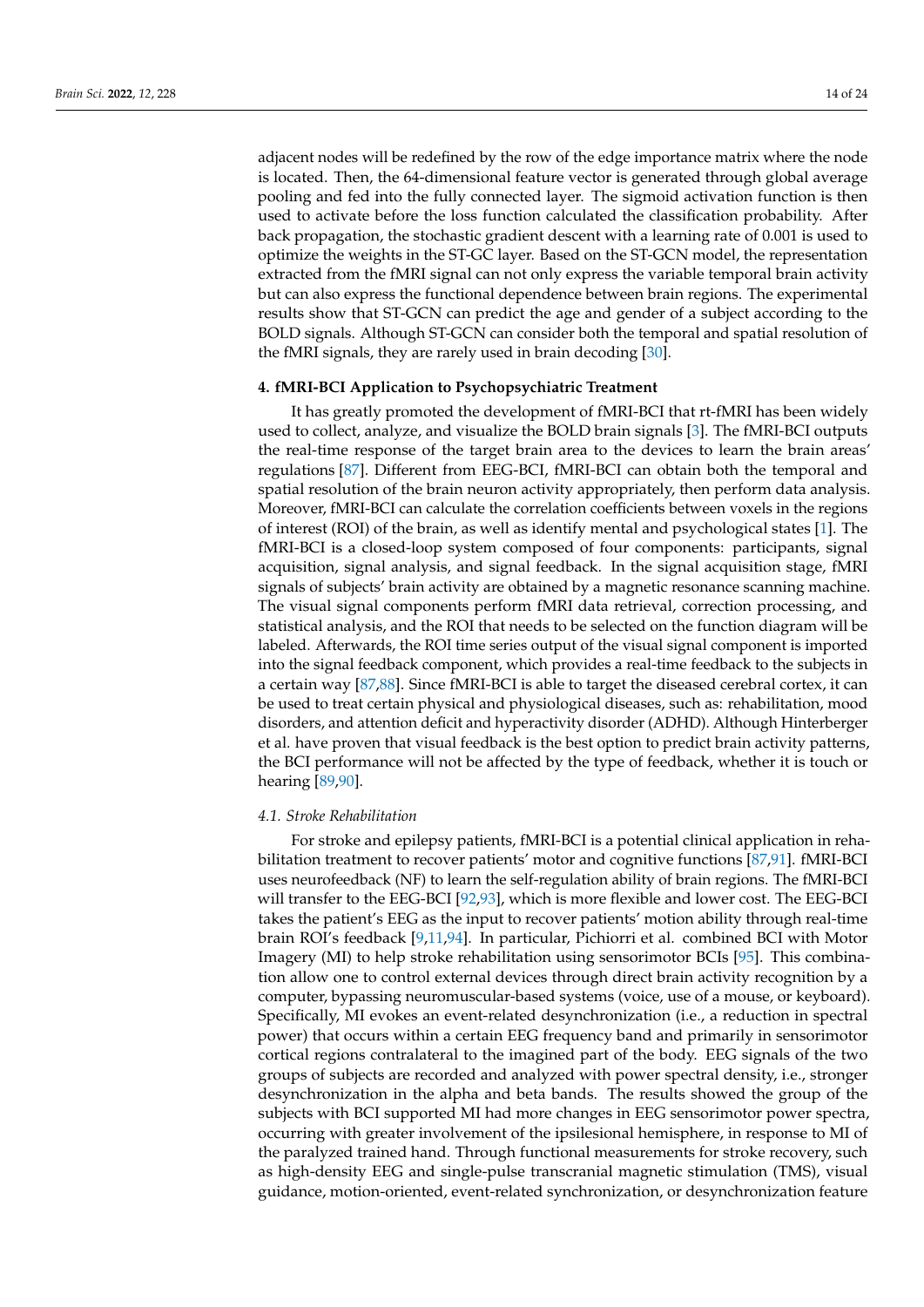signals are analyzed as rehabilitation exercise control signals. In addition, the connection between post-stroke cerebral hemispheres in a certain frequency band is obtained by partial directed coherence. FMRI-BCI provides patients and therapists with a means to monitor and control MI, and through rich visual feedback consistent with the image content, it can promote their adherence to brain exercises and help patients restore motor function.

#### *4.2. Chronic Pain Treatment*

Many patients suffering from chronic pain felt that the original pain had not disappeared even after the disease was cured. This might be attributed to the function of memory. Once the memory nerve channel is formed, it is difficult to erase. Therefore, a psychological treatment plan must be designed to cope with the pain [\[96\]](#page-21-25). Rostral Anterior Cingulate Cortex (rACC) is the brain area responsible for the pain perception and regulation. The subjects can thus control the rACC activation through fMRI feedback learning [\[97\]](#page-21-26). Through fMRI feedback training, the subjects adjust the activity of voxels in rACC, and the degree of pain will also vary with the activation of the cerebral cortex. The experiments showed that when there was no fMRI feedback training, the pain of the subjects did not decrease. Guan et al. set up the comparative experiments to verify the adjustment effect of fMRI-BCI therapy on pain [\[98\]](#page-22-0). They divided the subjects into a testing group and a reference group. In the testing group, the subjects adjusted the activation of rACC through neurofeedback training, and the subjects in the reference group received neurofeedback in posterior cingulate cortex (PCC). The experimental results showed that the subjects in the neurofeedback training of the rACC area had reduced pain. Therefore, it can be concluded that neurofeedback training based on fMRI-BCI may be an effective way to relieve chronic clinical pain.

## *4.3. Emotional Disorders Treatment*

Whether in studying, living, or working, one must master the ability to regulate emotions and respond to setbacks and failures with a positive attitude; otherwise, emotional disorders may occur. In [\[99\]](#page-22-1), the participants can regulate BOLD-magnitude in the right anterior insular cortex. Two different control conditions of non-specific feedback and mental imagery were set up to confirm that rtfMRI feedback is area-specific. The experiment of [\[100\]](#page-22-2) once again verified this conclusion. Twenty-seven participants were divided into three groups, equally, and the three groups received specific feedback, non-specific feedback, and no feedback, respectively, of BOLD in the insular area. After each group received several fMRI training sessions, each group evaluated the disgusting images. The results of the experiment showed that the participants who received the BOLD feedback in the insular area had the highest scores on the disgusting images, while the other two groups did not change significantly, so the mood did not change much. The insular area plays an important role in mood regulation and may be used in the treatment of clinical emotional disorders. In addition to the insular area related to emotion regulation, it has been proved that through behavioral tests, the activity of the amygdala in the brain is closely related to the generation, recognition, and regulation of emotions and can autonomously regulate the BOLD activity in the amygdala through fMRI neurofeedback learning [\[101,](#page-22-3)[102\]](#page-22-4). In recent years, a connectivity-neurofeedback method based on fMRI has been proposed in [\[103\]](#page-22-5). After neurofeedback training, participants can automatically adjust the connectivity between the amygdala and other areas of the brain to enhance their ability of emotion regulating. Unlike the aforementioned reduction in negative emotions, the research in [\[103\]](#page-22-5) aims to enhance positive emotions. Furthermore, fMRI neurofeedback is used to treat eight patients with major depression [\[104\]](#page-22-6), which confirmed that fMRI-based neurofeedback was an effective aid to the current treatment of depression.

## *4.4. Criminal Psychotherapy*

Although more and more researchers have achieved many promising results in the treatment of mental illness [\[103](#page-22-5)[,104\]](#page-22-6), however, in modern society, patients with criminal psychology have a much higher crime rates than mental patients [\[105\]](#page-22-7). The current neu-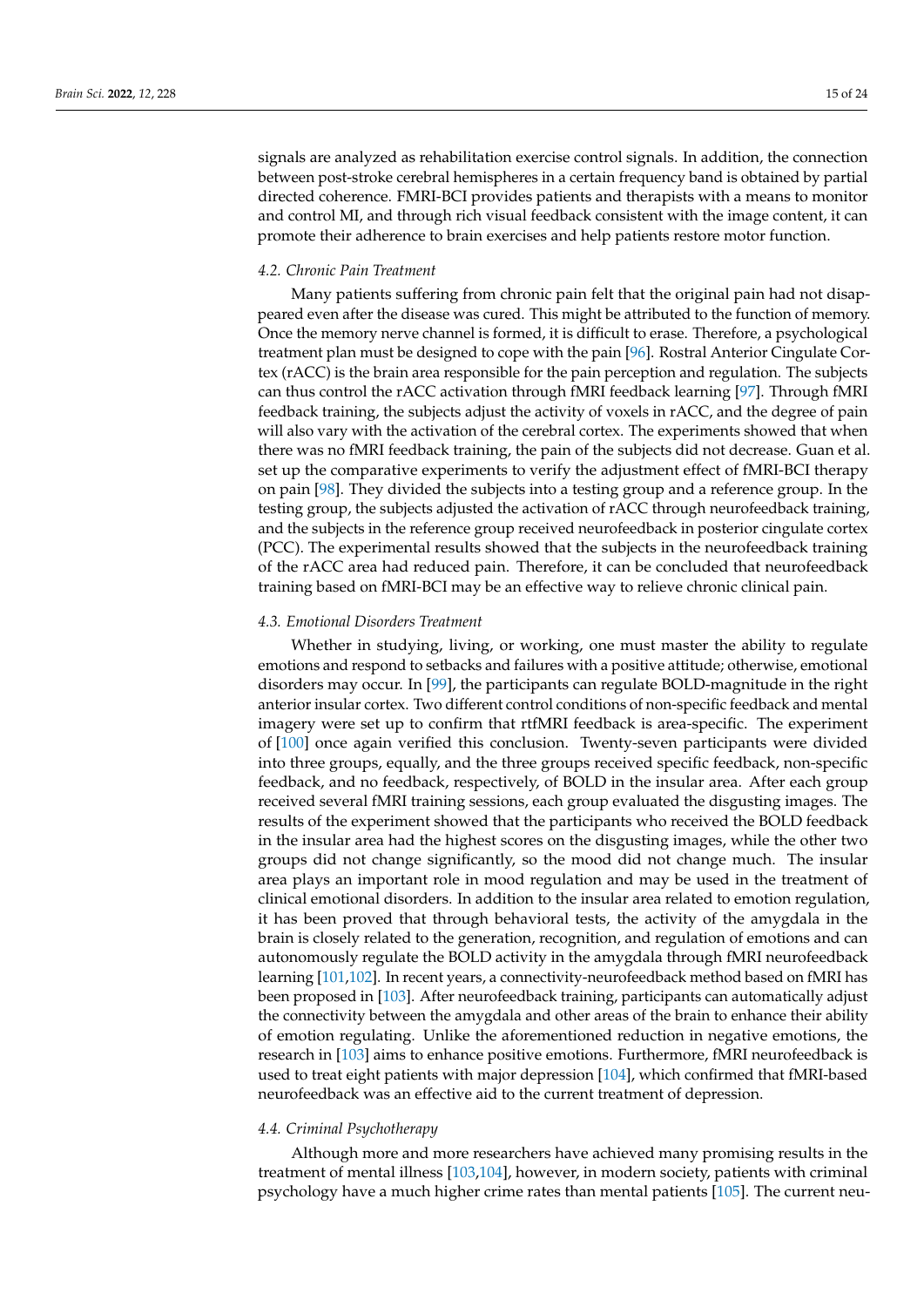robiology field cannot explain the neural mechanism of this disease [\[87\]](#page-21-16). It is believed that regulating the emotion-related areas (such as the amygdala) may cause changes in the patient's mental state [\[106,](#page-22-8)[107\]](#page-22-9). The development of the new fMRI-BCI to enable criminal mental patients to self-regulate BOLD activity in their cerebral cortex requires the joint efforts of neuroscience, psychology, and computer science.

## <span id="page-15-0"></span>**5. Future Directions and Challenges**

The challenges to brain decoding can be summarized in three aspects: 1. the ability of the mapping model between brain activity and visual stimuli; 2. not enough matching data between visual stimuli and brain activity; 3. fMRI signals interfered by noise [\[108\]](#page-22-10). Although previous studies on decoding visual stimuli of brain activity have made great achievements in classification and recognition, the performance of image reconstruction needs to be improved [\[21\]](#page-19-3). The following sections will indicate possible solutions and future development directions for the challenges.

#### *5.1. Mapping Model Capabilities*

## 5.1.1. Multi-Analysis Mode and Deep Learning

In recent years, the combination of multi-voxel analysis mode and deep learning has drawn much attention to identify brain states. By using deep neural networks, fMRI signals can be decoded to reveal brain activities. The performance of brain decoding has been further improved [\[30](#page-19-10)[,47\]](#page-20-3). Although a decoding model based on MVPA has been proposed [\[65\]](#page-20-18), the multi-voxel-based decoding model presents poor interpretability, especially when the decoding model uses linear kernels. In addition, this technique is susceptible to image artifacts, such as eye movement and cardiopulmonary artifacts. In addition, the speed of neuron vascular coupling, the sensitivity of BOLD activity, and the signal-to-noise ratio of fMRI signals should also be considered. In addition to the efficiency of the algorithm and the processing speed of the hardware, we should also consider the blood coupling delay in the brain [\[66\]](#page-20-19). The existing deep-learning-based decoding models [\[49\]](#page-20-5) have achieved satisfactory results. Furthermore, ref. [\[109\]](#page-22-11) correlate fMRI activity with multiple modalities, both visual and semantic features extracted from the viewed images. However, in order to obtain a higher-precision decoding model, there are still many challenges to reconstructing the corresponding visual stimuli from fMRI data by deep learning algorithms.

#### 5.1.2. ROI and Feature Selection

The sample size of the fMRI signal and image pairing is small, while the dimensionality of the fMRI signal is higher. When the model is trained with limited high-dimensional data samples, it is easy to produce dimensionality [\[65\]](#page-20-18). The traditional methods are in danger of overfitting on small data sets [\[49\]](#page-20-5). The efficiency of deep-learning-based models depends on the number and reliability of training samples. Therefore, a large number of neural activities and corresponding images can improve the quality of the reconstructed image [\[77\]](#page-21-6). However, the running time of the experiment should be proportional to the efficiency, so it is particularly important to select the key features that contribute most to the image reconstruction and further to improve the feature extraction ability of the decoding model for neuroimaging data [\[30,](#page-19-10)[62\]](#page-20-15). The visual attention [\[110\]](#page-22-12) and axiomatic attribution [\[111\]](#page-22-13) methods in computer vision can be utilized to determine which voxels of neurons contribute most to decoding visual stimuli.

In addition, the connection of the brain network of human cognition has become one of the major interests in neuroscience research [\[47\]](#page-20-3). The current decoding of brain activity is usually limited to the specific cognitive areas that humans can understand, and it takes a relatively long time to collect and record fMRI signals of brain activity in these areas. Moreover, most of the current deep learning-based research cannot simultaneously consider the functional dependence and time-variant information between different regions of the brain [\[45\]](#page-20-1). In order to use the dependency between the ROI regions of the brain to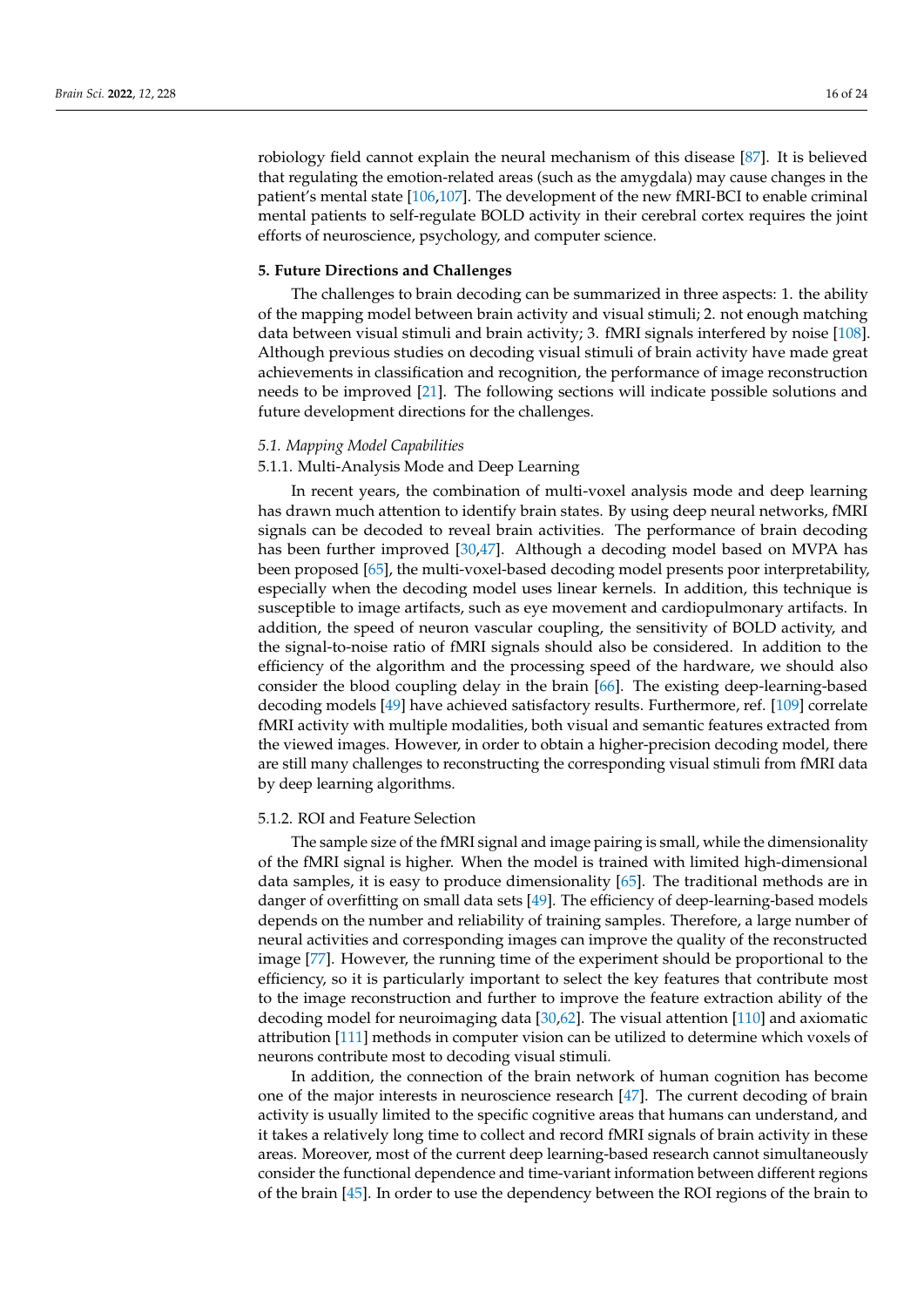decode the brain activity, GCN is explored to predict or annotate the cognitive state of the brain [\[46](#page-20-2)[,47\]](#page-20-3). In particular, based on the ST-GCN model, the representation extracted from the fMRI signal contains both the temporal information of brain activity and the functional dependence between the brain regions. This method of integrating edge importance and spatio-temporal map may have potential effects on the development of neuroscience [\[45\]](#page-20-1).

## 5.1.3. Unsupervised Learning and Prior Knowledge

To learn an abstract representation of the brain activity in an unsupervised way should be fully studied in the future. Researchers' exploration of the unsupervised learning methods led to the emergence of bidirectional generative models. For example, VAE is an unsupervised learning model. However, in the design of the VAE computing components, the encoder and the decoder are not related, but in the activities of the cerebral cortex, the feedforward and feedback processes are always related [\[50\]](#page-20-6). In addition, VAE does not have the ability to process dynamically and cyclically, but video information can be transmitted in both temporal and spatial space [\[50\]](#page-20-6). Reconstructing the dynamic features from brain activity is a huge challenge [\[21\]](#page-19-3). Some researchers used a large number of image priors to reconstruct visual stimuli [\[23\]](#page-19-9). When there is a priori knowledge, the decoder is a function of both brain neuron activity and prior knowledge. It is difficult to determine which information of the brain is decoded [\[30\]](#page-19-10). Therefore, the prior knowledge used in brain decoding still requires constant investigation of the researchers [\[31\]](#page-19-11). In recent years, an encoding model based on deep learning has emerged, which trains deep neural networks to perform representation learning that can predict neuronal activity [\[70\]](#page-20-23). Specifically, these deep learning based encoding models used visual stimuli to predict the neural response of the brain and served as a priori knowledge for the decoding model. The advancement of brain encoding has practical significance for brain enhanced communication, brain controlled machines, and disease state monitoring and diagnosis [\[31\]](#page-19-11). In summary, complementary model of encoding and decoding is a promising direction [\[30\]](#page-19-10).

## *5.2. Limited fMRI and Image Data*

# 5.2.1. Few-Shot Learning

Due to the high cost of fMRI research and the complicated research process, the collection of paired fMRI signals and image samples is almost an mission impossible, so the data amount is quite small [\[65](#page-20-18)[,77](#page-21-6)[,87\]](#page-21-16). Inspired by the field of computer vision, the few-shot learning for brain activity decoding is proposed in [\[77\]](#page-21-6), which is promising in solving the data problem of neuroimaging. There are three ways to learn few-shot: the representation-based paradigm, the initialization-based paradigm, and the illusion-based paradigm.

**The Representation-based paradigm** aims to learn the representation of fMRI signals, which regards the first layer of the neural network as a feature extractor and the last layer as a classifier. A large amount of training data is used to train the neural network to extract relevant hidden representations and complete the training of the classifier. Later, when a limited number of training examples are available, the classifier extracts a small amount of data characterization and complete the classification of the new data.

**The Initialization-based paradigm** is also called meta-learning, the idea of which is to learn how to learn. This method aims to learn good initialization parameters so that the model can cope with various new data sets. In the process of meta-learning, the previous neural network can be understood as a low-level neural network, and the meta-learner is used to optimize the weights of the low-level neural network. The meta-learner inputs a list of samples and their corresponding labels. When training the meta-learner, the metaloss (the error between the prediction and the target label) can be used to measure the performance of the meta-learner on the target task. Then, another meta-learner is needed to update the weight of the current meta-learner.

**The Illusion-based paradigm** is to perform a series of deformation operations such as rotation or combination of the samples in the original data set to increase training examples.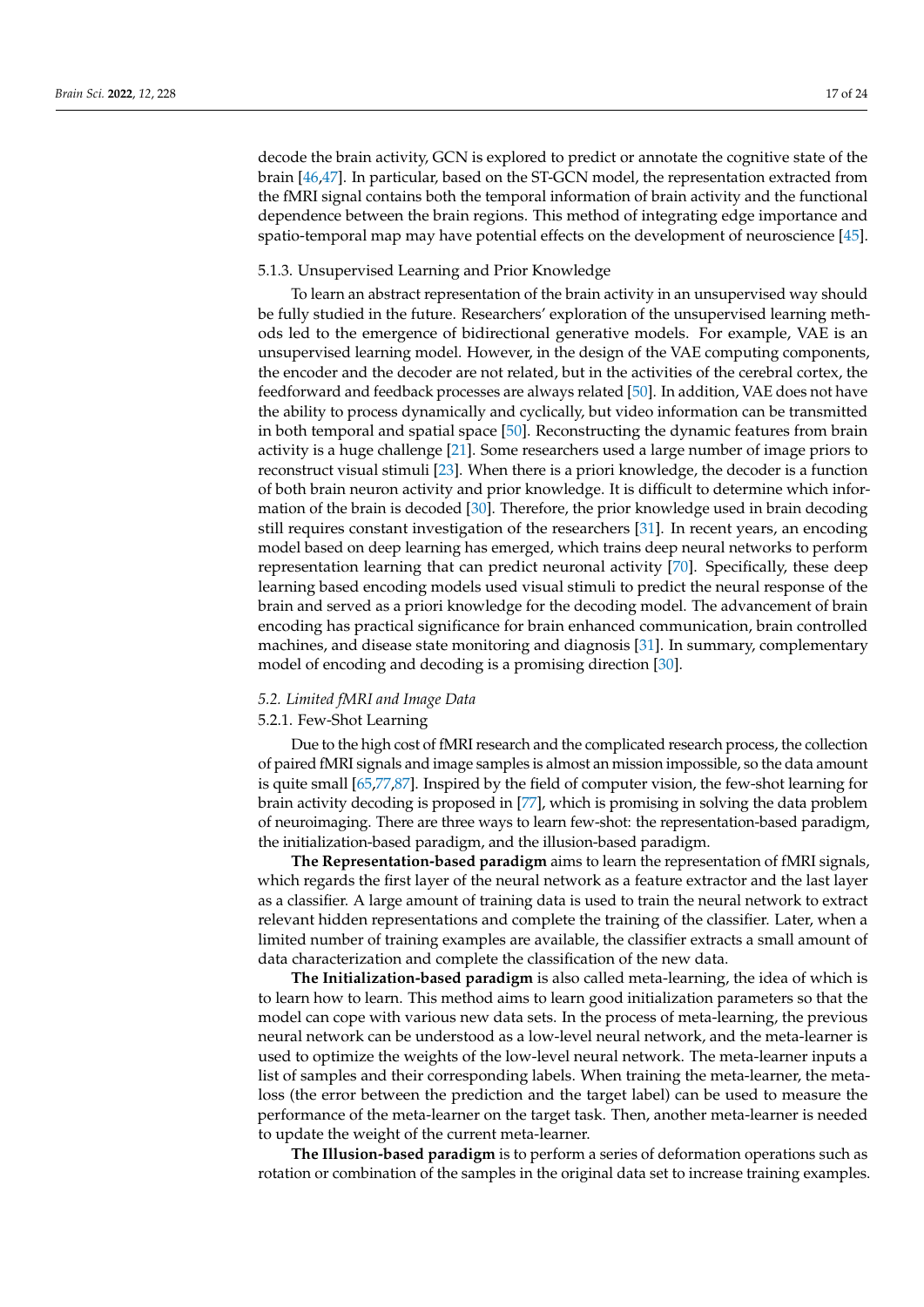# 5.2.2. Transfer Learning

When the amount of data is limited and the prior knowledge is sufficient, sometimes the functions designed by hand are better than the neural network models learned from the data [\[30\]](#page-19-10). As the data amount in the fMRI data set continues to increase, manually designed functions will be replaced by the data-driven methods in the future. However, in neuroimaging, there is always a lack of data sets with large enough samples for specific experiments [\[112\]](#page-22-14). Most of the current transfer learning is to learn the data representation of the image in ImageNet and then build a model to adjust the medical image [\[73\]](#page-21-2) or classify behavioral tasks from brain signals [\[113\]](#page-22-15). Although transfer learning can effectively make up for insufficient training data, natural images and medical images are quite different in nature [\[112\]](#page-22-14). For example, Gabor filters are often used for edge detection of natural images but have never been used in medical images. More and more studies have shown that the human cognitive system is a function of multiple functional areas of the brain [\[114\]](#page-22-16). Graph convolutional network models were trained with a a large number of medical imaging data sets in different experimental tasks and environments [\[112\]](#page-22-14). The experiments showed that the representation of the brain dynamics could be transferable between different ROI regions and different cognitive domains and even between different scanning sequences. Through fine-tuning, more can be learned about the high-level representation of brain functional areas, while preserving the low-level representation of the brain dynamics [\[47\]](#page-20-3), which proved that transfer learning can not only improve decoding performance but also play a potential role in neuroimaging.

## 5.2.3. Graph Convolutional Networks

Ref. [\[115\]](#page-22-17) used spatiotemporal convolution neural network to jointly extract spatiotemporal features from the target network. However, if CNNs are not trained, no effective features can be obtained at all. If GCNs are not trained and use completely randomly initialized parameters, the features extracted by GCN are still effective. If labeled information is given, GCNs will perform even better [\[78\]](#page-21-7). Compared with other classifiers, GCNs have better performance on a limited data set [\[77\]](#page-21-6). The fMRI signal can represent the spatial structure of brain activity, and GCNs can consider the connectivity of the brain to perform decoding, which has the potential to solve the problem of limited data [\[47,](#page-20-3)[77,](#page-21-6)[116,](#page-22-18)[117\]](#page-22-19).

#### *5.3. fMRI Noise*

#### 5.3.1. Hemodynamic Delay

The spatial resolution of fMRI is very high, but its time resolution is relatively limited. It can only collect the average activities in about two seconds, and there is a certain delay in the detection of neural activity [\[3\]](#page-18-2). The fMRI signal contains the position information in the brain voxels, but due to its limited time resolution, sometimes the time series cannot be used to decode brain activity [\[30\]](#page-19-10). Because of the neurovascular coupling, the fMRI response is delayed after the neurological response [\[50\]](#page-20-6). Therefore, when fMRI signals are decoded into the latent variables of visual stimulation, the delay of the neurovascular dynamics should also be considered [\[50\]](#page-20-6).

#### 5.3.2. Brain Cognitive Limitation

FMRI-based BCI learns the self-regulation ability of ROI in the way of neural feedback. Due to the high cost of fMRI research and the complex research process, fMRI-based BCI can be transferred to the more flexible and lower cost EEG-BCI [\[92](#page-21-21)[,93\]](#page-21-22). VAE and GAN can be combined to use fMRI data as the supplement of the EEG data, and then encode conditional vectors with less noise [\[2\]](#page-18-1). In addition to decoding low-level visual stimuli, researchers [\[118–](#page-22-20)[120\]](#page-22-21) decode the brain activity into low-level pixel space and high-level semantic space at the same time. Due to the inadequacy of human research on visual mechanisms, the current reconstruction methods are under exploration. In the reconstruction process, the decoded noise may be the true response of the brain's visual cortex to the outside world, while the reconstructed clear image may be the noise [\[59\]](#page-20-24).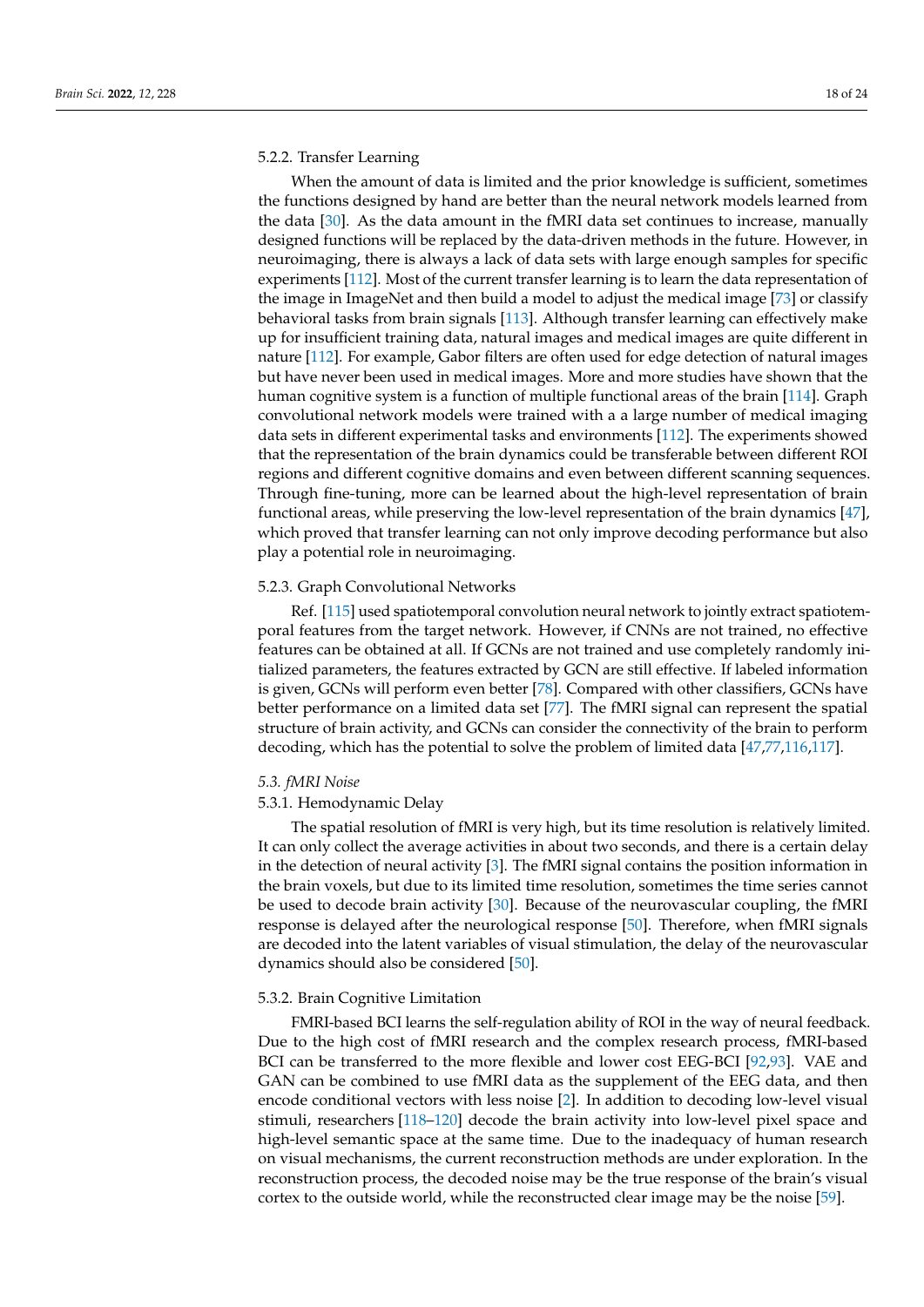# <span id="page-18-11"></span>**6. Conclusions**

This survey investigates brain activity decoding models based on machine learning and deep learning algorithms via fMRI. The relationship between the brain activity decoding model and the brain–computer interface is closely related to the development of the brain activity decoding model and promotes the development of fMRI-BCI. Furthermore, the specific application of fMRI-BCI in the treatments of mental and psychological diseases have been investigated. Finally, it outlines the current challenges in reconstructing visual stimuli from brain activity and potential solutions. With the advancement of brain signal measurement technology, the development of more complex encoding and decoding models, and better understanding of the brain structure, "mind reading" will become true soon.

**Author Contributions:** B.D., writing—review and editing, methodology, funding acquisition; X.C., writing, methodology; Y.D., Conceptualization, supervision; H.N., Conceptualization, supervision. All authors have read and agreed to the published version of the manuscript.

**Funding:** This research was funded by the National Nature Science Foundation of China U1633121, University of Science and Technology Course Fund KC2019SZ11 and 54896055.

**Institutional Review Board Statement:** Not applicable.

**Informed Consent Statement:** Not applicable.

**Data Availability Statement:** Not applicable.

**Conflicts of Interest:** The authors declare no conflict of interest.

#### **References**

- <span id="page-18-0"></span>1. Haynes, J.D.; Rees, G. Decoding mental states from brain activity in humans. *Nat. Rev. Neurosci.* **2006**, *7*, 523–534. [\[CrossRef\]](http://doi.org/10.1038/nrn1931) [\[PubMed\]](http://www.ncbi.nlm.nih.gov/pubmed/16791142)
- <span id="page-18-1"></span>2. Kavasidis, I.; Palazzo, S.; Spampinato, C.; Giordano, D.; Shah, M. Brain2image: Converting brain signals into images. In Proceedings of the 25th ACM international conference on Multimedia, Mountain View, CA, USA, 23–27 October 2017; pp. 1809– 1817.
- <span id="page-18-2"></span>3. Cox, R.W.; Jesmanowicz, A.; Hyde, J.S. Real-time functional magnetic resonance imaging. *Magn. Reson. Med.* **1995**, *33*, 230–236. [\[CrossRef\]](http://dx.doi.org/10.1002/mrm.1910330213)
- <span id="page-18-3"></span>4. Logothetis, N.K. The underpinnings of the BOLD functional magnetic resonance imaging signal. *J. Neurosci.* **2003**, *23*, 3963–3971. [\[CrossRef\]](http://dx.doi.org/10.1523/JNEUROSCI.23-10-03963.2003)
- <span id="page-18-4"></span>5. Sulzer, J.; Haller, S.; Scharnowski, F.; Weiskopf, N.; Birbaumer, N.; Blefari, M.L.; Bruehl, A.B.; Cohen, L.G.; DeCharms, R.C.; Gassert, R.; et al. Real-time fMRI neurofeedback: Progress and challenges. *Neuroimage* **2013**, *76*, 386–399. [\[CrossRef\]](http://dx.doi.org/10.1016/j.neuroimage.2013.03.033)
- 6. Thibault, R.T.; Lifshitz, M.; Raz, A. The climate of neurofeedback: scientific rigour and the perils of ideology. *Brain* **2018**, *141*, e11. [\[CrossRef\]](http://dx.doi.org/10.1093/brain/awx330)
- <span id="page-18-5"></span>7. Yu, S.; Zheng, N.; Ma, Y.; Wu, H.; Chen, B. A novel brain decoding method: A correlation network framework for revealing brain connections. *IEEE Trans. Cogn. Dev. Syst.* **2018**, *11*, 95–106. [\[CrossRef\]](http://dx.doi.org/10.1109/TCDS.2018.2854274)
- <span id="page-18-6"></span>8. Arns, M.; Batail, J.M.; Bioulac, S.; Congedo, M.; Daudet, C.; Drapier, D.; Fovet, T.; Jardri, R.; Le-Van-Quyen, M.; Lotte, F.; et al. Neurofeedback: One of today's techniques in psychiatry? *L'Encéphale* **2017**, *43*, 135–145. [\[CrossRef\]](http://dx.doi.org/10.1016/j.encep.2016.11.003) [\[PubMed\]](http://www.ncbi.nlm.nih.gov/pubmed/28041692)
- <span id="page-18-13"></span>9. Felton, E.; Radwin, R.; Wilson, J.; Williams, J. Evaluation of a modified Fitts law brain—Computer interface target acquisition task in able and motor disabled individuals. *J. Neural Eng.* **2009**, *6*, 056002. [\[CrossRef\]](http://dx.doi.org/10.1088/1741-2560/6/5/056002)
- 10. Spampinato, C.; Palazzo, S.; Kavasidis, I.; Giordano, D.; Souly, N.; Shah, M. Deep learning human mind for automated visual classification. In Proceedings of the IEEE Conference on Computer Vision and Pattern Recognition, Honolulu, HI, USA, 21–26 July 2017; pp. 6809–6817.
- <span id="page-18-7"></span>11. Wilson, J.A.; Walton, L.M.; Tyler, M.; Williams, J. Lingual electrotactile stimulation as an alternative sensory feedback pathway for brain—Computer interface applications. *J. Neural Eng.* **2012**, *9*, 045007. [\[CrossRef\]](http://dx.doi.org/10.1088/1741-2560/9/4/045007)
- <span id="page-18-8"></span>12. Haxby, J.V.; Gobbini, M.I.; Furey, M.L.; Ishai, A.; Schouten, J.L.; Pietrini, P. Distributed and overlapping representations of faces and objects in ventral temporal cortex. *Science* **2001**, *293*, 2425–2430. [\[CrossRef\]](http://dx.doi.org/10.1126/science.1063736) [\[PubMed\]](http://www.ncbi.nlm.nih.gov/pubmed/11577229)
- <span id="page-18-10"></span>13. Kamitani, Y.; Tong, F. Decoding the visual and subjective contents of the human brain. *Nat. Neurosci.* **2005**, *8*, 679–685. [\[CrossRef\]](http://dx.doi.org/10.1038/nn1444)
- <span id="page-18-9"></span>14. Norman, K.A.; Polyn, S.M.; Detre, G.J.; Haxby, J.V. Beyond mind-reading: Multi-voxel pattern analysis of fMRI data. *Trends Cogn. Sci.* **2006**, *10*, 424–430. [\[CrossRef\]](http://dx.doi.org/10.1016/j.tics.2006.07.005) [\[PubMed\]](http://www.ncbi.nlm.nih.gov/pubmed/16899397)
- <span id="page-18-12"></span>15. Naselaris, T.; Kay, K.N.; Nishimoto, S.; Gallant, J.L. Encoding and decoding in fMRI. *Neuroimage* **2011**, *56*, 400–410. [\[CrossRef\]](http://dx.doi.org/10.1016/j.neuroimage.2010.07.073) [\[PubMed\]](http://www.ncbi.nlm.nih.gov/pubmed/20691790)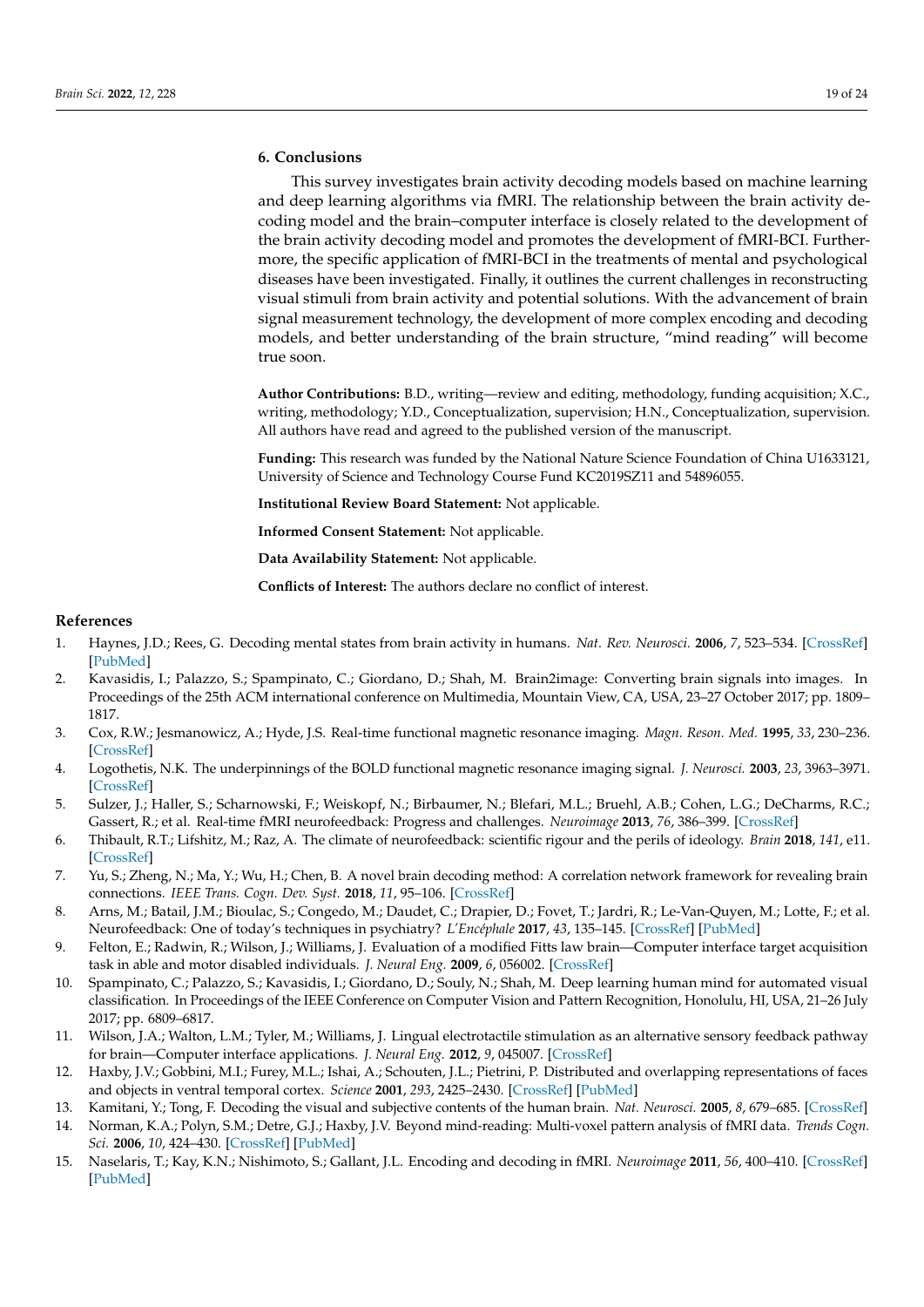- <span id="page-19-0"></span>16. Van Gerven, M.A.; Cseke, B.; De Lange, F.P.; Heskes, T. Efficient Bayesian multivariate fMRI analysis using a sparsifying spatio-temporal prior. *NeuroImage* **2010**, *50*, 150–161. [\[CrossRef\]](http://dx.doi.org/10.1016/j.neuroimage.2009.11.064) [\[PubMed\]](http://www.ncbi.nlm.nih.gov/pubmed/19958837)
- <span id="page-19-1"></span>17. Huth, A.G.; De Heer, W.A.; Griffiths, T.L.; Theunissen, F.E.; Gallant, J.L. Natural speech reveals the semantic maps that tile human cerebral cortex. *Nature* **2016**, *532*, 453–458. [\[CrossRef\]](http://dx.doi.org/10.1038/nature17637) [\[PubMed\]](http://www.ncbi.nlm.nih.gov/pubmed/27121839)
- <span id="page-19-26"></span>18. Kay, K.N.; Winawer, J.; Rokem, A.; Mezer, A.; Wandell, B.A. A two-stage cascade model of BOLD responses in human visual cortex. *PLoS Comput. Biol.* **2013**, *9*, e1003079. [\[CrossRef\]](http://dx.doi.org/10.1371/journal.pcbi.1003079) [\[PubMed\]](http://www.ncbi.nlm.nih.gov/pubmed/23737741)
- <span id="page-19-25"></span>19. Kay, K.N.; Naselaris, T.; Prenger, R.J.; Gallant, J.L. Identifying natural images from human brain activity. *Nature* **2008**, *452*, 352–355. [\[CrossRef\]](http://dx.doi.org/10.1038/nature06713)
- <span id="page-19-2"></span>20. St-Yves, G.; Naselaris, T. The feature-weighted receptive field: An interpretable encoding model for complex feature spaces. *NeuroImage* **2018**, *180*, 188–202. [\[CrossRef\]](http://dx.doi.org/10.1016/j.neuroimage.2017.06.035)
- <span id="page-19-3"></span>21. Du, C.; Du, C.; Huang, L.; He, H. Reconstructing perceived images from human brain activities with Bayesian deep multiview learning. *IEEE Trans. Neural Netw. Learn. Syst.* **2018**, *30*, 2310–2323. [\[CrossRef\]](http://dx.doi.org/10.1109/TNNLS.2018.2882456) [\[PubMed\]](http://www.ncbi.nlm.nih.gov/pubmed/30561354)
- <span id="page-19-15"></span>22. Fujiwara, Y.; Miyawaki, Y.; Kamitani, Y. Modular encoding and decoding models derived from Bayesian canonical correlation analysis. *Neural Comput.* **2013**, *25*, 979–1005. [\[CrossRef\]](http://dx.doi.org/10.1162/NECO_a_00423)
- <span id="page-19-9"></span>23. Nishimoto, S.; Vu, A.T.; Naselaris, T.; Benjamini, Y.; Yu, B.; Gallant, J.L. Reconstructing visual experiences from brain activity evoked by natural movies. *Curr. Biol.* **2011**, *21*, 1641–1646. [\[CrossRef\]](http://dx.doi.org/10.1016/j.cub.2011.08.031) [\[PubMed\]](http://www.ncbi.nlm.nih.gov/pubmed/21945275)
- <span id="page-19-4"></span>24. Schoenmakers, S.; Güçlü, U.; Van Gerven, M.; Heskes, T. Gaussian mixture models and semantic gating improve reconstructions from human brain activity. *Front. Comput. Neurosci.* **2015**, *8*, 173. [\[CrossRef\]](http://dx.doi.org/10.3389/fncom.2014.00173)
- <span id="page-19-5"></span>25. Engel, S.A.; Glover, G.H.; Wandell, B.A. Retinotopic organization in human visual cortex and the spatial precision of functional MRI. *Cereb. Cortex* **1997**, *7*, 181–192. [\[CrossRef\]](http://dx.doi.org/10.1093/cercor/7.2.181)
- <span id="page-19-6"></span>26. Sereno, M.I.; Dale, A.; Reppas, J.; Kwong, K.; Belliveau, J.; Brady, T.; Rosen, B.; Tootell, R. Borders of multiple visual areas in humans revealed by functional magnetic resonance imaging. *Science* **1995**, *268*, 889–893. [\[CrossRef\]](http://dx.doi.org/10.1126/science.7754376)
- <span id="page-19-7"></span>27. Cox, D.D.; Savoy, R.L. Functional magnetic resonance imaging (fMRI) "brain reading": Detecting and classifying distributed patterns of fMRI activity in human visual cortex. *Neuroimage* **2003**, *19*, 261–270. [\[CrossRef\]](http://dx.doi.org/10.1016/S1053-8119(03)00049-1)
- <span id="page-19-21"></span>28. Horikawa, T.; Kamitani, Y. Generic decoding of seen and imagined objects using hierarchical visual features. *Nat. Commun.* **2017**, *8*, 1–15. [\[CrossRef\]](http://dx.doi.org/10.1038/ncomms15037)
- <span id="page-19-8"></span>29. Miyawaki, Y.; Uchida, H.; Yamashita, O.; Sato, M.A.; Morito, Y.; Tanabe, H.C.; Sadato, N.; Kamitani, Y. Visual image reconstruction from human brain activity using a combination of multiscale local image decoders. *Neuron* **2008**, *60*, 915–929. [\[CrossRef\]](http://dx.doi.org/10.1016/j.neuron.2008.11.004)
- <span id="page-19-10"></span>30. Livezey, J.A.; Glaser, J.I. Deep learning approaches for neural decoding: from CNNs to LSTMs and spikes to fMRI. *arXiv* **2020**, arXiv:2005.09687.
- <span id="page-19-11"></span>31. Naselaris, T.; Prenger, R.J.; Kay, K.N.; Oliver, M.; Gallant, J.L. Bayesian reconstruction of natural images from human brain activity. *Neuron* **2009**, *63*, 902–915. [\[CrossRef\]](http://dx.doi.org/10.1016/j.neuron.2009.09.006)
- <span id="page-19-12"></span>32. Kingma, D.P.; Welling, M. Auto-encoding variational bayes. *arXiv* **2013**, arXiv:1312.6114.
- <span id="page-19-13"></span>33. Horikawa, T.; Tamaki, M.; Miyawaki, Y.; Kamitani, Y. Neural decoding of visual imagery during sleep. *Science* **2013**, *340*, 639–642. [\[CrossRef\]](http://dx.doi.org/10.1126/science.1234330)
- <span id="page-19-14"></span>34. Cowen, A.S.; Chun, M.M.; Kuhl, B.A. Neural portraits of perception: reconstructing face images from evoked brain activity. *Neuroimage* **2014**, *94*, 12–22. [\[CrossRef\]](http://dx.doi.org/10.1016/j.neuroimage.2014.03.018)
- <span id="page-19-16"></span>35. Lee, H.; Kuhl, B.A. Reconstructing perceived and retrieved faces from activity patterns in lateral parietal cortex. *J. Neurosci.* **2016**, *36*, 6069–6082. [\[CrossRef\]](http://dx.doi.org/10.1523/JNEUROSCI.4286-15.2016) [\[PubMed\]](http://www.ncbi.nlm.nih.gov/pubmed/27251627)
- <span id="page-19-17"></span>36. McCulloch, W.S.; Pitts, W. A logical calculus of the ideas immanent in nervous activity. *Bull. Math. Biophys.* **1943**, *5*, 115–133. [\[CrossRef\]](http://dx.doi.org/10.1007/BF02478259)
- <span id="page-19-18"></span>37. Güçlütürk, Y.; Güçlü, U.; Seeliger, K.; Bosch, S.; van Lier, R.; van Gerven, M.A. Reconstructing perceived faces from brain activations with deep adversarial neural decoding. In Proceedings of the Advances in Neural Information Processing Systems, Long Beach, CA, USA, 4–9 December 2017; pp. 4246–4257.
- <span id="page-19-19"></span>38. Shen, G.; Horikawa, T.; Majima, K.; Kamitani, Y. Deep image reconstruction from human brain activity. *PLoS Comput. Biol.* **2019**, *15*, e1006633. [\[CrossRef\]](http://dx.doi.org/10.1371/journal.pcbi.1006633)
- <span id="page-19-20"></span>39. Huang, H.; Hu, X.; Zhao, Y.; Makkie, M.; Dong, Q.; Zhao, S.; Guo, L.; Liu, T. Modeling task fMRI data via deep convolutional autoencoder. *IEEE Trans. Med. Imaging* **2017**, *37*, 1551–1561. [\[CrossRef\]](http://dx.doi.org/10.1109/TMI.2017.2715285) [\[PubMed\]](http://www.ncbi.nlm.nih.gov/pubmed/28641247)
- <span id="page-19-22"></span>40. Wen, H.; Shi, J.; Zhang, Y.; Lu, K.H.; Cao, J.; Liu, Z. Neural encoding and decoding with deep learning for dynamic natural vision. *Cereb. Cortex* **2018**, *28*, 4136–4160. [\[CrossRef\]](http://dx.doi.org/10.1093/cercor/bhx268) [\[PubMed\]](http://www.ncbi.nlm.nih.gov/pubmed/29059288)
- <span id="page-19-23"></span>41. Shen, G.; Dwivedi, K.; Majima, K.; Horikawa, T.; Kamitani, Y. End-to-end deep image reconstruction from human brain activity. *Front. Comput. Neurosci.* **2019**, *13*, 21. [\[CrossRef\]](http://dx.doi.org/10.3389/fncom.2019.00021)
- <span id="page-19-24"></span>42. Anumanchipalli, G.K.; Chartier, J.; Chang, E.F. Speech synthesis from neural decoding of spoken sentences. *Nature* **2019**, *568*, 493–498. [\[CrossRef\]](http://dx.doi.org/10.1038/s41586-019-1119-1) [\[PubMed\]](http://www.ncbi.nlm.nih.gov/pubmed/31019317)
- <span id="page-19-27"></span>43. Li, H.; Fan, Y. Brain decoding from functional MRI using long short-term memory recurrent neural networks. In Proceedings of the International Conference on Medical Image Computing and Computer-Assisted Intervention, Granada, Spain, 16–20 September 2018; pp. 320–328.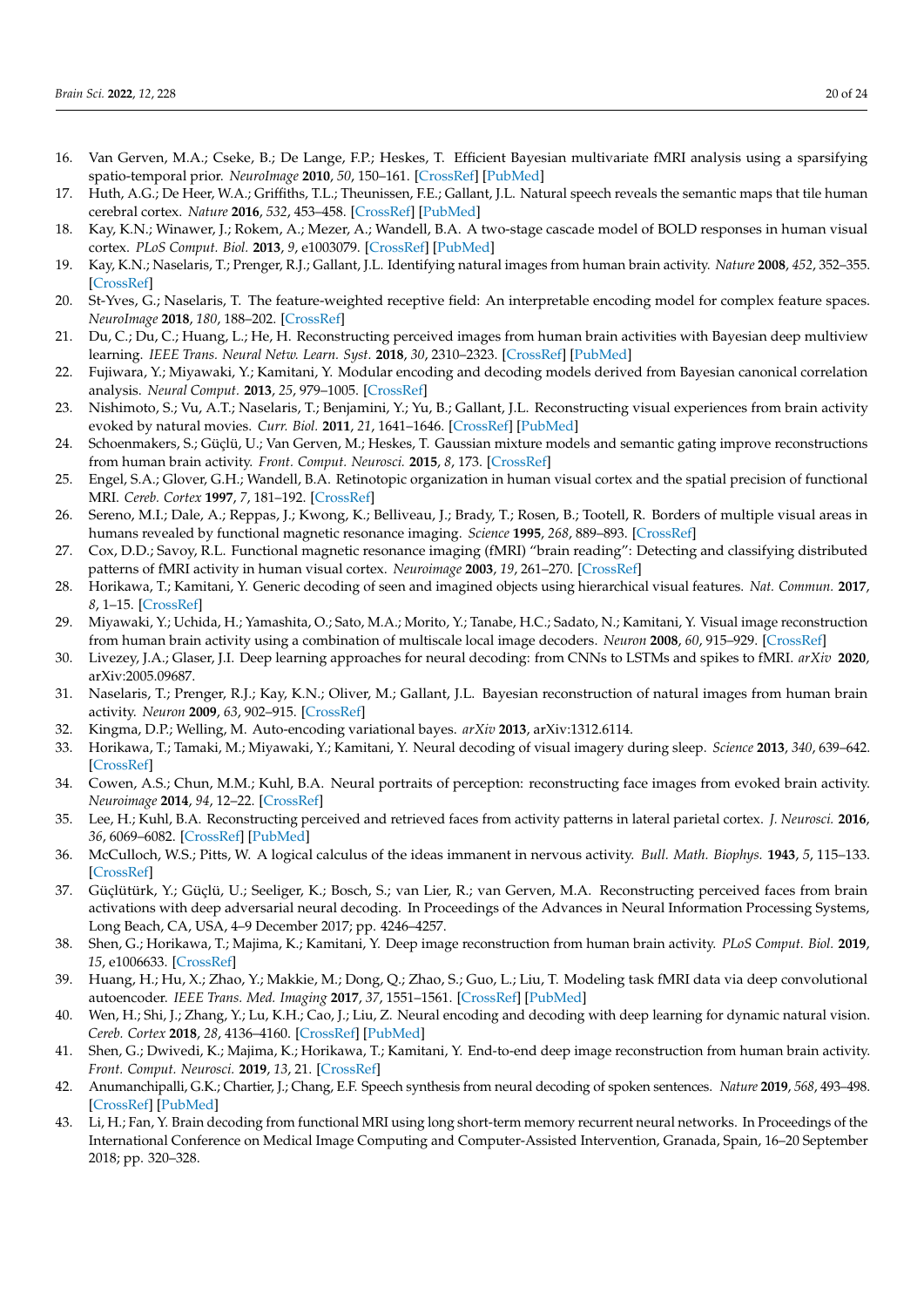- <span id="page-20-0"></span>44. Qiao, K.; Chen, J.; Wang, L.; Zhang, C.; Zeng, L.; Tong, L.; Yan, B. Category decoding of visual stimuli from human brain activity using a bidirectional recurrent neural network to simulate bidirectional information flows in human visual cortices. *Front. Neurosci.* **2019**, *13*, 692. [\[CrossRef\]](http://dx.doi.org/10.3389/fnins.2019.00692) [\[PubMed\]](http://www.ncbi.nlm.nih.gov/pubmed/31354409)
- <span id="page-20-1"></span>45. Gadgil, S.; Zhao, Q.; Adeli, E.; Pfefferbaum, A.; Sullivan, E.V.; Pohl, K.M. Spatio-Temporal Graph Convolution for Functional MRI Analysis. *arXiv* **2020**, arXiv:2003.10613.
- <span id="page-20-2"></span>46. Grigis, A.; Tasserie, J.; Frouin, V.; Jarraya, B.; Uhrig, L. Predicting Cortical Signatures of Consciousness using Dynamic Functional Connectivity Graph-Convolutional Neural Networks. *bioRxiv* **2020**. [\[CrossRef\]](http://dx.doi.org/10.1101/2020.05.11.078535)
- <span id="page-20-3"></span>47. Zhang, Y.; Tetrel, L.; Thirion, B.; Bellec, P. Functional Annotation of Human Cognitive States using Deep Graph Convolution. *bioRxiv* **2020**. [\[CrossRef\]](http://dx.doi.org/10.1016/j.neuroimage.2021.117847)
- <span id="page-20-4"></span>48. Huang, H.; Li, Z.; He, R.; Sun, Z.; Tan, T. Introvae: Introspective variational autoencoders for photographic image synthesis. In Proceedings of the Advances in Neural Information Processing Systems, Montreal, QC, Canada, 3–8 December 2018; pp. 52–63.
- <span id="page-20-5"></span>49. Du, C.; Li, J.; Huang, L.; He, H. Brain Encoding and Decoding in fMRI with Bidirectional Deep Generative Models. *Engineering* **2019**, *5*, 948–953. [\[CrossRef\]](http://dx.doi.org/10.1016/j.eng.2019.03.010)
- <span id="page-20-6"></span>50. Han, K.; Wen, H.; Shi, J.; Lu, K.H.; Zhang, Y.; Fu, D.; Liu, Z. Variational autoencoder: An unsupervised model for encoding and decoding fMRI activity in visual cortex. *NeuroImage* **2019**, *198*, 125–136. [\[CrossRef\]](http://dx.doi.org/10.1016/j.neuroimage.2019.05.039)
- <span id="page-20-7"></span>51. Du, C.; Du, C.; Huang, L.; He, H. Conditional Generative Neural Decoding with Structured CNN Feature Prediction. In Proceedings of the AAAI Conference on Artificial Intelligence, New York, NY, USA, 7–12 February 2020; pp. 2629–2636.
- <span id="page-20-8"></span>52. Hong, S.; Yang, D.; Choi, J.; Lee, H. Inferring semantic layout for hierarchical text-to-image synthesis. In Proceedings of the IEEE Conference on Computer Vision and Pattern Recognition, Salt Lake City, UT, USA, 18–22 June 2018; pp. 7986–7994.
- <span id="page-20-9"></span>53. Reed, S.; Akata, Z.; Yan, X.; Logeswaran, L.; Schiele, B.; Lee, H. Generative adversarial text to image synthesis. *arXiv* **2016**, arXiv:1605.05396.
- <span id="page-20-10"></span>54. Dong, H.; Neekhara, P.; Wu, C.; Guo, Y. Unsupervised image-to-image translation with generative adversarial networks. *arXiv* **2017**, arXiv:1701.02676.
- <span id="page-20-11"></span>55. Isola, P.; Zhu, J.Y.; Zhou, T.; Efros, A.A. Image-to-image translation with conditional adversarial networks. In Proceedings of the IEEE Conference on Computer Vision and Pattern Recognition, Honolulu, HI, USA, 21–26 July 2017; pp. 1125–1134.
- <span id="page-20-12"></span>56. Mirza, M.; Osindero, S. Conditional generative adversarial nets. *arXiv* **2014**, arXiv:1411.1784.
- <span id="page-20-13"></span>57. Huang, W.; Yan, H.; Wang, C.; Yang, X.; Li, J.; Zuo, Z.; Zhang, J.; Chen, H. Deep Natural Image Reconstruction from Human Brain Activity Based on Conditional Progressively Growing Generative Adversarial Networks. *Neurosci. Bull.* **2020**, *37*, 369–379. [\[CrossRef\]](http://dx.doi.org/10.1007/s12264-020-00613-4)
- <span id="page-20-26"></span>58. Huang, W.; Yan, H.; Wang, C.; Li, J.; Zuo, Z.; Zhang, J.; Shen, Z.; Chen, H. Perception-to-Image: Reconstructing Natural Images from the Brain Activity of Visual Perception. *Ann. Biomed. Eng.* **2020**, *48*, 2323–2332. [\[CrossRef\]](http://dx.doi.org/10.1007/s10439-020-02502-3)
- <span id="page-20-24"></span>59. Seeliger, K.; Güçlü, U.; Ambrogioni, L.; Güçlütürk, Y.; van Gerven, M.A. Generative adversarial networks for reconstructing natural images from brain activity. *NeuroImage* **2018**, *181*, 775–785. [\[CrossRef\]](http://dx.doi.org/10.1016/j.neuroimage.2018.07.043)
- <span id="page-20-25"></span>60. St-Yves, G.; Naselaris, T. Generative adversarial networks conditioned on brain activity reconstruct seen images. In Proceedings of the 2018 IEEE International Conference on Systems, Man, and Cybernetics (SMC), Miyazaki, Japan, 7–10 October 2018; pp. 1054–1061.
- <span id="page-20-14"></span>61. Lin, Y.; Li, J.; Wang, H. DCNN-GAN: Reconstructing Realistic Image from fMRI. In Proceedings of the 2019 16th International Conference on Machine Vision Applications (MVA), Tokyo, Japan, 27–31 May 2019; pp. 1–6.
- <span id="page-20-15"></span>62. Hayashi, R.; Kawata, H. Image Reconstruction from Neural Activity Recorded from Monkey Inferior Temporal Cortex Using Generative Adversarial Networks. In Proceedings of the 2018 IEEE International Conference on Systems, Man, and Cybernetics (SMC), Miyazaki, Japan, 7–10 October 2018; pp. 105–109.
- <span id="page-20-16"></span>63. Dosovitskiy, A.; Brox, T. Generating images with perceptual similarity metrics based on deep networks. *arXiv* **2016**, arXiv:1602.02644.
- <span id="page-20-17"></span>64. Mourao-Miranda, J.; Bokde, A.L.; Born, C.; Hampel, H.; Stetter, M. Classifying brain states and determining the discriminating activation patterns: support vector machine on functional MRI data. *NeuroImage* **2005**, *28*, 980–995. [\[CrossRef\]](http://dx.doi.org/10.1016/j.neuroimage.2005.06.070)
- <span id="page-20-18"></span>65. LaConte, S.M. Decoding fMRI brain states in real-time. *Neuroimage* **2011**, *56*, 440–454. [\[CrossRef\]](http://dx.doi.org/10.1016/j.neuroimage.2010.06.052)
- <span id="page-20-19"></span>66. Sitaram, R.; Caria, A.; Birbaumer, N. Hemodynamic brain—Computer interfaces for communication and rehabilitation. *Neural Netw.* **2009**, *22*, 1320–1328. [\[CrossRef\]](http://dx.doi.org/10.1016/j.neunet.2009.05.009)
- <span id="page-20-20"></span>67. Du, C.; Du, C.; He, H. Sharing deep generative representation for perceived image reconstruction from human brain activity. In Proceedings of the 2017 International Joint Conference on Neural Networks (IJCNN), Anchorage, AK, USA, 14–19 May 2017; pp. 1049–1056.
- <span id="page-20-21"></span>68. Awangga, R.; Mengko, T.; Utama, N. A literature review of brain decoding research. In Proceedings of the IOP Conference Series: Materials Science and Engineering, Chennai, India, 16–17 September 2020; Volume 830, p. 032049.
- <span id="page-20-22"></span>69. Chen, M.; Han, J.; Hu, X.; Jiang, X.; Guo, L.; Liu, T. Survey of encoding and decoding of visual stimulus via FMRI: An image analysis perspective. *Brain Imaging Behav.* **2014**, *8*, 7–23. [\[CrossRef\]](http://dx.doi.org/10.1007/s11682-013-9238-z) [\[PubMed\]](http://www.ncbi.nlm.nih.gov/pubmed/23793982)
- <span id="page-20-23"></span>70. McIntosh, L.; Maheswaranathan, N.; Nayebi, A.; Ganguli, S.; Baccus, S. Deep learning models of the retinal response to natural scenes. In Proceedings of the Advances in Neural Information Processing Systems, Barcelona, Spain, 5–10 December 2016; pp. 1369–1377.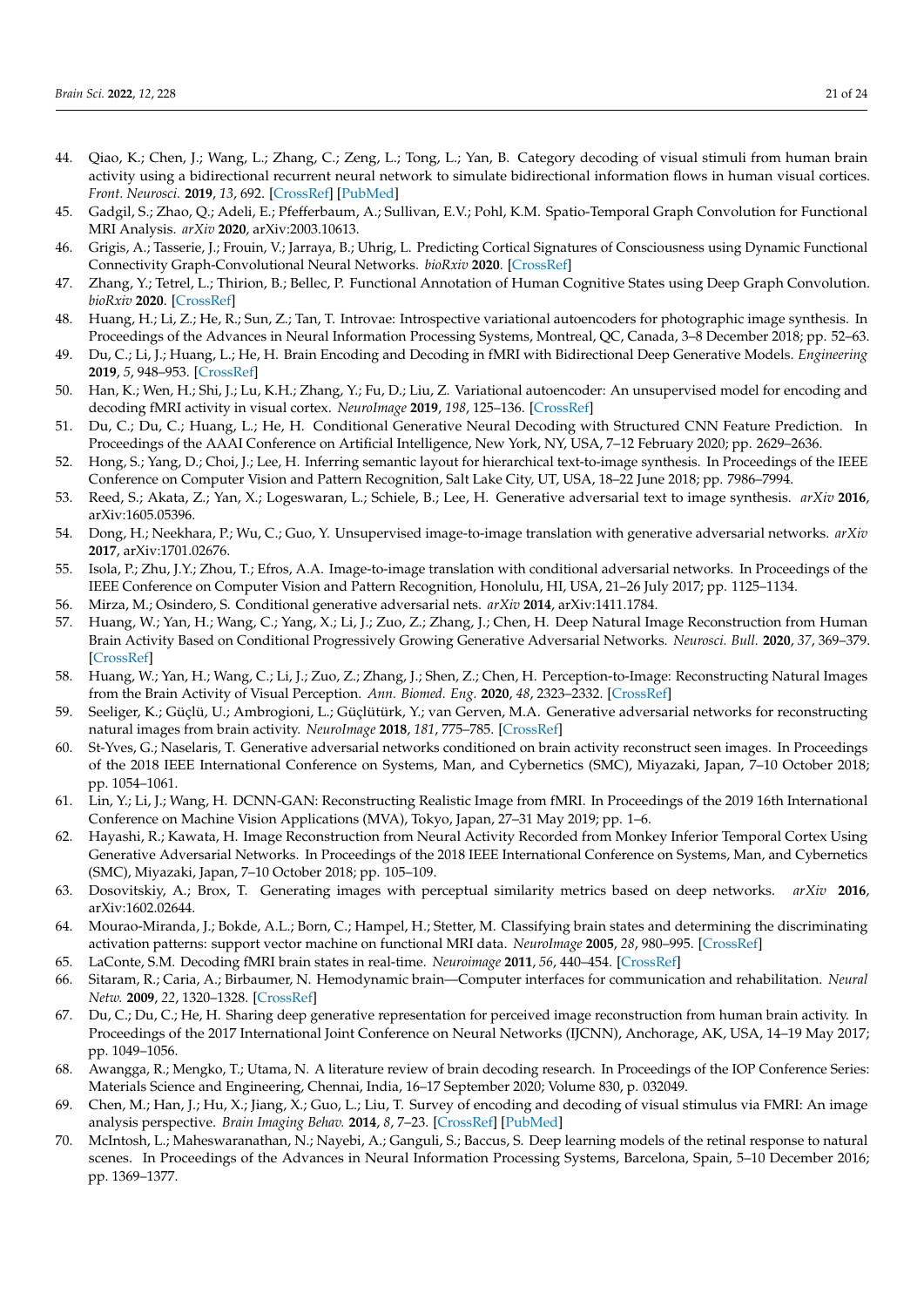- <span id="page-21-0"></span>71. Zhang, C.; Qiao, K.; Wang, L.; Tong, L.; Hu, G.; Zhang, R.Y.; Yan, B. A visual encoding model based on deep neural networks and transfer learning for brain activity measured by functional magnetic resonance imaging. *J. Neurosci. Methods* **2019**, *325*, 108318. [\[CrossRef\]](http://dx.doi.org/10.1016/j.jneumeth.2019.108318) [\[PubMed\]](http://www.ncbi.nlm.nih.gov/pubmed/31255596)
- <span id="page-21-1"></span>72. Zeidman, P.; Silson, E.H.; Schwarzkopf, D.S.; Baker, C.I.; Penny, W. Bayesian population receptive field modelling. *NeuroImage* **2018**, *180*, 173–187. [\[CrossRef\]](http://dx.doi.org/10.1016/j.neuroimage.2017.09.008) [\[PubMed\]](http://www.ncbi.nlm.nih.gov/pubmed/28890416)
- <span id="page-21-2"></span>73. Tajbakhsh, N.; Shin, J.Y.; Gurudu, S.R.; Hurst, R.T.; Kendall, C.B.; Gotway, M.B.; Liang, J. Convolutional neural networks for medical image analysis: Full training or fine tuning? *IEEE Trans. Med. Imaging* **2016**, *35*, 1299–1312. [\[CrossRef\]](http://dx.doi.org/10.1109/TMI.2016.2535302)
- <span id="page-21-3"></span>74. Güçlü, U.; van Gerven, M.A. Deep neural networks reveal a gradient in the complexity of neural representations across the ventral stream. *J. Neurosci.* **2015**, *35*, 10005–10014. [\[CrossRef\]](http://dx.doi.org/10.1523/JNEUROSCI.5023-14.2015)
- <span id="page-21-4"></span>75. Rezende, D.J.; Mohamed, S.; Wierstra, D. Stochastic backpropagation and approximate inference in deep generative models. *arXiv* **2014**, arXiv:1401.4082.
- <span id="page-21-5"></span>76. Fang, T.; Qi, Y.; Pan, G. Reconstructing Perceptive Images from Brain Activity by Shape-Semantic GAN. In Proceedings of the Advances in Neural Information Processing Systems, Online, 6–12 December 2020; Volume 33.
- <span id="page-21-6"></span>77. Bontonou, M.; Farrugia, N.; Gripon, V. Few-shot Learning for Decoding Brain Signals. *arXiv* **2020**, arXiv:2010.12500.
- <span id="page-21-7"></span>78. Kipf, T.N.; Welling, M. Semi-supervised classification with graph convolutional networks. *arXiv* **2016**, arXiv:1609.02907.
- <span id="page-21-8"></span>79. Doersch, C. Tutorial on variational autoencoders. *arXiv* **2016**, arXiv:1606.05908.
- <span id="page-21-9"></span>80. Sohn, K.; Lee, H.; Yan, X. Learning structured output representation using deep conditional generative models. In Proceedings of the Advances in Neural Information Processing Systems, Montreal, QC, Canada, 7–12 December 2015; pp. 3483–3491.
- <span id="page-21-10"></span>81. Goodfellow, I.; Pouget-Abadie, J.; Mirza, M.; Xu, B.; Warde-Farley, D.; Ozair, S.; Courville, A.; Bengio, Y. Generative adversarial nets. In Proceedings of the Advances in Neural Information Processing Systems, Montreal, QC, Canada, 8–13 December 2014; pp. 2672–2680.
- <span id="page-21-11"></span>82. Goodfellow, I. NIPS 2016 tutorial: Generative adversarial networks. *arXiv* **2016**, arXiv:1701.00160.
- <span id="page-21-12"></span>83. Ronneberger, O.; Fischer, P.; Brox, T. U-net: Convolutional networks for biomedical image segmentation. In Proceedings of the International Conference on Medical Image Computing and Computer-Assisted Intervention, Munich, Germany, 5–9 October 2015; pp. 234–241.
- <span id="page-21-13"></span>84. Dvornek, N.C.; Ventola, P.; Pelphrey, K.A.; Duncan, J.S. Identifying autism from resting-state fMRI using long short-term memory networks. In Proceedings of the International Workshop on Machine Learning in Medical Imaging, Quebec City, QC, Canada, 10 September 2017; pp. 362–370.
- <span id="page-21-14"></span>85. Yu, B.; Yin, H.; Zhu, Z. Spatio-temporal graph convolutional networks: A deep learning framework for traffic forecasting. *arXiv* **2017**, arXiv:1709.04875.
- <span id="page-21-15"></span>86. Yan, S.; Xiong, Y.; Lin, D. Spatial temporal graph convolutional networks for skeleton-based action recognition. *arXiv* **2018**, arXiv:1801.07455.
- <span id="page-21-16"></span>87. Sitaram, R.; Caria, A.; Veit, R.; Gaber, T.; Rota, G.; Kuebler, A.; Birbaumer, N. FMRI brain-computer interface: a tool for neuroscientific research and treatment. *Comput. Intell. Neurosci.* **2007**, *2007*, 25487. [\[CrossRef\]](http://dx.doi.org/10.1155/2007/25487)
- <span id="page-21-17"></span>88. Paret, C.; Goldway, N.; Zich, C.; Keynan, J.N.; Hendler, T.; Linden, D.; Kadosh, K.C. Current progress in real-time functional magnetic resonance-based neurofeedback: Methodological challenges and achievements. *Neuroimage* **2019**, *202*, 116107. [\[CrossRef\]](http://dx.doi.org/10.1016/j.neuroimage.2019.116107) [\[PubMed\]](http://www.ncbi.nlm.nih.gov/pubmed/31437551)
- <span id="page-21-18"></span>89. Hinterberger, T.; Neumann, N.; Pham, M.; Kübler, A.; Grether, A.; Hofmayer, N.; Wilhelm, B.; Flor, H.; Birbaumer, N. A multimodal brain-based feedback and communication system. *Exp. Brain Res.* **2004**, *154*, 521–526. [\[CrossRef\]](http://dx.doi.org/10.1007/s00221-003-1690-3)
- <span id="page-21-19"></span>90. Brouwer, A.M.; Van Erp, J.B. A tactile P300 brain-computer interface. *Front. Neurosci.* **2010**, *4*, 19. [\[CrossRef\]](http://dx.doi.org/10.3389/fnins.2010.00019)
- <span id="page-21-20"></span>91. Mohanty, R.; Sinha, A.M.; Remsik, A.B.; Dodd, K.C.; Young, B.M.; Jacobson, T.; McMillan, M.; Thoma, J.; Advani, H.; Nair, V.A.; et al. Machine learning classification to identify the stage of brain-computer interface therapy for stroke rehabilitation using functional connectivity. *Front. Neurosci.* **2018**, *12*, 353. [\[CrossRef\]](http://dx.doi.org/10.3389/fnins.2018.00353)
- <span id="page-21-21"></span>92. Hinterberger, T.; Veit, R.; Strehl, U.; Trevorrow, T.; Erb, M.; Kotchoubey, B.; Flor, H.; Birbaumer, N. Brain areas activated in fMRI during self-regulation of slow cortical potentials (SCPs). *Exp. Brain Res.* **2003**, *152*, 113–122. [\[CrossRef\]](http://dx.doi.org/10.1007/s00221-003-1515-4) [\[PubMed\]](http://www.ncbi.nlm.nih.gov/pubmed/12830347)
- <span id="page-21-22"></span>93. Hinterberger, T.; Weiskopf, N.; Veit, R.; Wilhelm, B.; Betta, E.; Birbaumer, N. An EEG-driven brain-computer interface combined with functional magnetic resonance imaging (fMRI). *IEEE Trans. Biomed. Eng.* **2004**, *51*, 971–974. [\[CrossRef\]](http://dx.doi.org/10.1109/TBME.2004.827069) [\[PubMed\]](http://www.ncbi.nlm.nih.gov/pubmed/15188866)
- <span id="page-21-23"></span>94. De Kroon, J.; Van der Lee, J.; IJzerman, M.J.; Lankhorst, G. Therapeutic electrical stimulation to improve motor control and functional abilities of the upper extremity after stroke: A systematic review. *Clin. Rehabil.* **2002**, *16*, 350–360. [\[CrossRef\]](http://dx.doi.org/10.1191/0269215502cr504oa)
- <span id="page-21-24"></span>95. Pichiorri, F.; Morone, G.; Petti, M.; Toppi, J.; Pisotta, I.; Molinari, M.; Paolucci, S.; Inghilleri, M.; Astolfi, L.; Cincotti, F.; et al. Brain—Computer interface boosts motor imagery practice during stroke recovery. *Ann. Neurol.* **2015**, *77*, 851–865. [\[CrossRef\]](http://dx.doi.org/10.1002/ana.24390) [\[PubMed\]](http://www.ncbi.nlm.nih.gov/pubmed/25712802)
- <span id="page-21-25"></span>96. DeCharms, R.C.; Maeda, F.; Glover, G.H.; Ludlow, D.; Pauly, J.M.; Soneji, D.; Gabrieli, J.D.; Mackey, S.C. Control over brain activation and pain learned by using real-time functional MRI. *Proc. Natl. Acad. Sci. USA* **2005**, *102*, 18626–18631. [\[CrossRef\]](http://dx.doi.org/10.1073/pnas.0505210102)
- <span id="page-21-26"></span>97. Maeda, F.; Soneji, D.; Mackey, S. Learning to explicitly control activation in a localized brain region through real-time fMRI feedback based training, with result impact on pain perception. In *Proceedings of the Society for Neuroscience*; Society for Neuroscience: Washington, DC, USA, 2004; pp. 601–604.